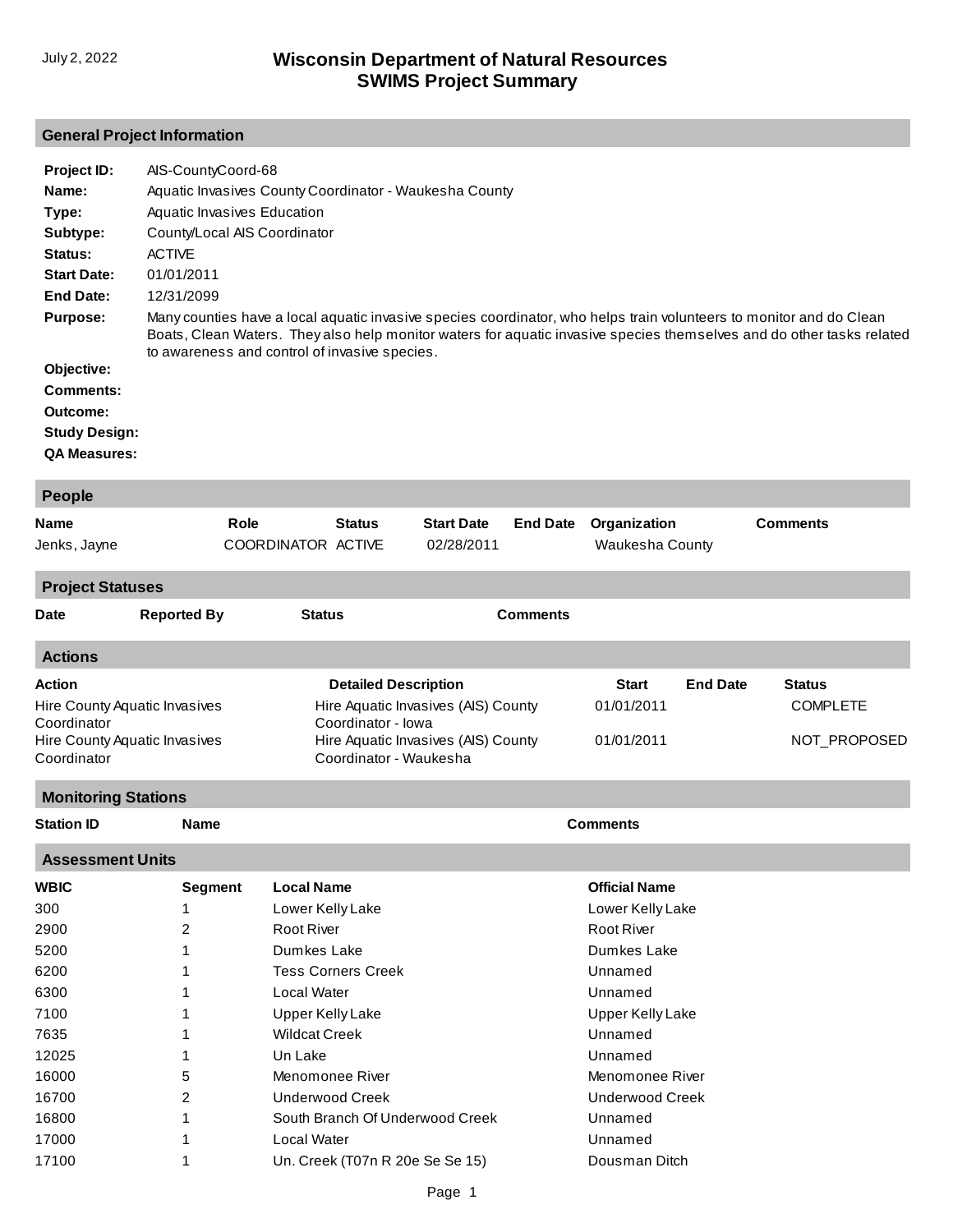| WBIC   | <b>Segment</b> | Local Name                            | <b>Official Name</b>    |
|--------|----------------|---------------------------------------|-------------------------|
| 18100  | 1              | <b>Butler Ditch</b>                   | Unnamed                 |
| 18350  | 1              | Unnamed Stream (R21e S18)             | Unnamed                 |
| 18400  | 1              | Lilly Creek                           | Unnamed                 |
| 18450  | 1              | Nor-X-Way Channel                     | Unnamed                 |
| 18800  | 1              | <b>Willow Creek</b>                   | <b>Willow Creek</b>     |
| 81000  | 1              | Unnamed                               | Unnamed                 |
| 740600 | 1              | <b>Etter Lake</b>                     | <b>Etter Lake</b>       |
| 740800 | 1              | Lannon County Park Pond               | Lannon County Park Pond |
| 741100 | 1              | Norris Pond                           | Norris Pond             |
| 742000 | 1              | Un Lake                               | Unnamed                 |
| 742100 | 1              | Un Lake                               | Unnamed                 |
| 742200 | 1              | Local Water                           | Unnamed                 |
| 742210 | 1              | Un Lake                               | Unnamed                 |
| 742215 | 1              | Un Lake                               | Unnamed                 |
| 742220 | 1              | Un Lake                               | Unnamed                 |
| 742230 | 1              | Un Lake                               | Unnamed                 |
| 742240 | 1              | Un Lake                               | Unnamed                 |
| 742245 | 1              | Un Lake                               | Unnamed                 |
| 742250 | 1              | Un Lake                               | Unnamed                 |
| 742260 | 1              | Un Lake                               | Unnamed                 |
| 742275 | 1              | Fox Brook Lake                        | Unnamed                 |
| 742500 | 1              | Fox River (Illinois)                  | Fox River               |
| 742500 | 2              | Fox River (Below Barstow Impoundment) | Fox River               |
| 742500 | 4              | Fox River, Upper Barstow Impoundment  | Fox River               |
| 742500 | 5              | Fox River                             | Fox River               |
| 742500 | 6              | Fox River                             | Fox River               |
| 742500 | 7              | Fox River (Illinois)                  | Fox River               |
| 742500 | 8              | Fox River (Illinois)                  | Fox River               |
| 761300 | 1              | Lake Denoon                           | Lake Denoon             |
| 761800 | 1              | Muskego Canal                         | Muskego Canal           |
| 762000 | 1              | <b>Unnamed Stream</b>                 | Unnamed                 |
| 762100 | 1              | Un Spring                             | Un Spring               |
| 762200 | 1              | <b>Unnamed Stream</b>                 | Unnamed                 |
| 762400 | 1              | Big Muskego Lake                      | Big Muskego Lake        |
| 762500 | 1              | Muskego Creek                         | Muskego Creek           |
| 762500 | 2              | Muskego Creek                         | Muskego Creek           |
| 762525 | 1              | <b>Unnamed Stream</b>                 | Unnamed                 |
| 762550 | 1              | Un Lake                               | Unnamed                 |
| 762700 | 1              | Little Muskego Lake                   | Little Muskego Lake     |
| 762900 | 1              | Linnie Lac                            | Linie Lac               |
| 763000 | 1              | <b>Unnamed Stream</b>                 | Unnamed                 |
| 763025 | 1              | Un Lake                               | Unnamed                 |
| 763100 | 1              | <b>Unnamed Stream</b>                 | Unnamed                 |
| 763200 | 1              | Bass Bay                              | Bass Bay Lake           |
| 764300 | 1              | Unnamed Lake                          | Unnamed                 |
| 764400 | 1              | <b>Unnamed Stream</b>                 | Unnamed                 |
| 764700 | 1              | Krueger Brook                         | Krueger Brook           |
| 764800 | 1              | <b>Ripple Brook</b>                   | Ripple Brook            |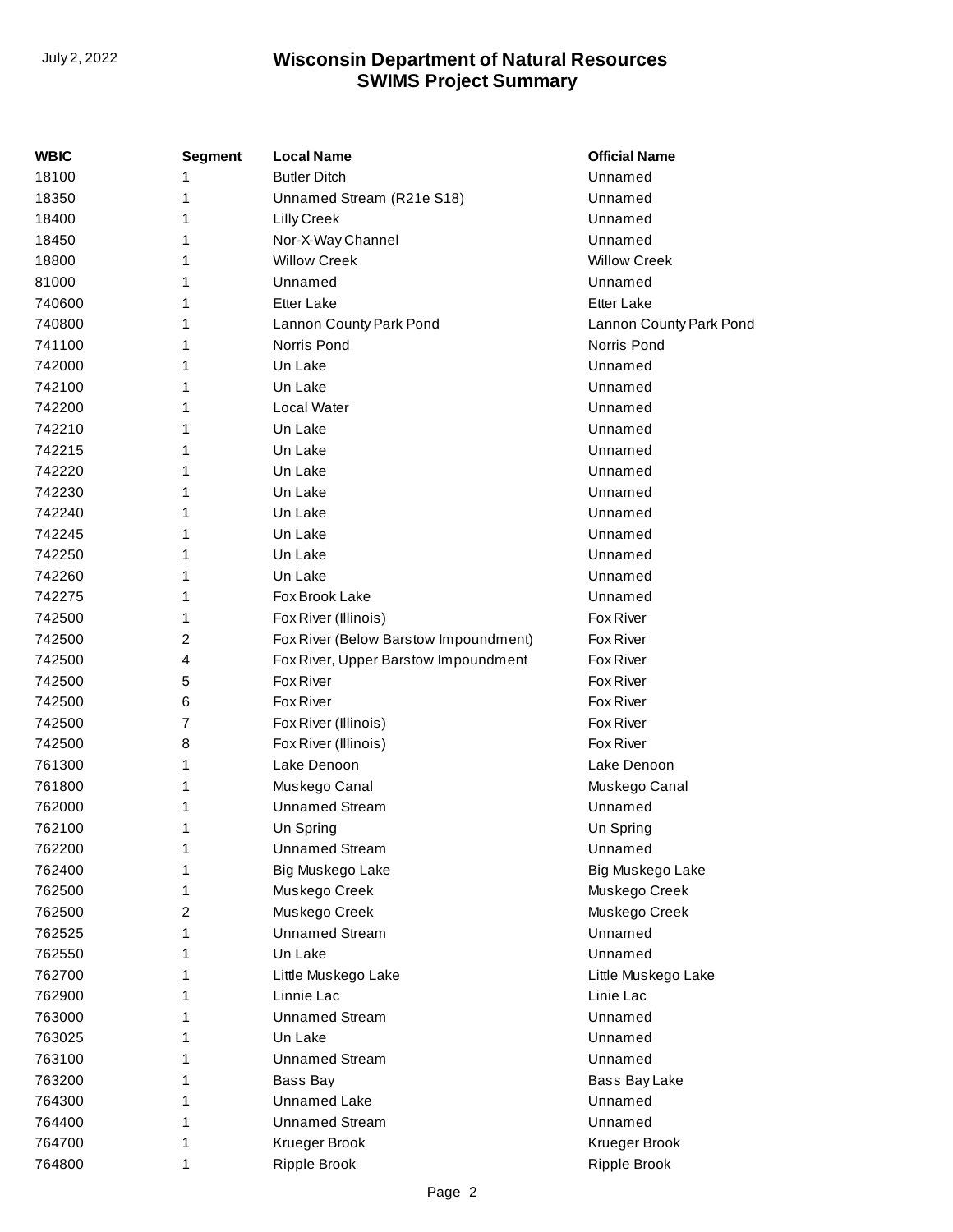| WBIC   | <b>Segment</b> | <b>Local Name</b>                                               | <b>Official Name</b>       |
|--------|----------------|-----------------------------------------------------------------|----------------------------|
| 765100 | 1              | <b>Big Bend Pond</b>                                            | Big Bend Pond              |
| 765200 | 1              | <b>Unnamed Stream</b>                                           | Artesian Brook             |
| 765300 | 1              | <b>Unnamed Stream</b>                                           | Horseshoe Brook            |
| 765400 | 1              | <b>Unnamed Stream</b>                                           | Unnamed                    |
| 765500 | 2              | Mukwonago River                                                 | Mukwonago River            |
| 765500 | 3              | Mukwonago River                                                 | Mukwonago River            |
| 765500 | 4              | Mukwonago River                                                 | Mukwonago River            |
| 765600 | 1              | Un. Trib. to Mukwonago River in Mukwonago<br>(along Wolf Run)   | Unnamed                    |
| 765800 | 1              | Lower Phantom Lake                                              | Lower Phantom Lake         |
| 766000 | 1              | Phantom Lake                                                    | <b>Phantom Lake</b>        |
| 766100 | 1              | Wood Lake tributary to Mukwonago River                          | Unnamed                    |
| 766200 | 1              | Wood Lake                                                       | Wood Lake                  |
| 766300 | 1              | Lake Beaulah Outlet                                             | Lake Beulah Outlet         |
| 767400 | 1              | Roxy Pond                                                       | Roxy Pond                  |
| 767500 | 1              | Mukwonago Park Pond                                             | Mukwonago Park Pond        |
| 767600 | 1              | Un. Trib. to Mukwonago River (adjacent<br>Rainbow Springs Lake) | Unnamed                    |
| 767700 | 1              | Hogan Outlet                                                    | Unnamed                    |
| 767800 | 1              | Hogan Lake                                                      | Hogan Lake                 |
| 768000 | 1              | Rainbow Springs Lake                                            | Rainbow Springs Lake       |
| 768100 | 1              | <b>Brown Outlet</b>                                             | Unnamed                    |
| 768200 | 1              | Brown Lake                                                      | Brown Lake                 |
| 768300 | 1              | Jericho Creek                                                   | Jericho Creek              |
| 768400 | 1              | Un. Trib. to Jericho Creek                                      | Unnamed                    |
| 768600 | 1              | Eagle Spring Lake                                               | Eagle Spring Lake          |
| 768900 | 1              | Un. Trib. to Lulu Lake feeder stream                            | Unnamed                    |
| 769000 | 1              | <b>Unnamed Stream</b>                                           | Unnamed                    |
| 769100 | 1              | <b>Unnamed Stream</b>                                           | Unnamed                    |
| 769200 | 1              | <b>Unnamed Stream</b>                                           | Unnamed                    |
| 769300 | 1              | <b>Unnamed Stream</b>                                           | Unnamed                    |
| 769400 | 1              | Mill Brook                                                      | <b>Mill Brook</b>          |
| 769400 | $\overline{2}$ | Mill Brook                                                      | Mill Brook                 |
| 769500 | 1              | Pebble Brook                                                    | Pebble Brook               |
| 769600 | 1              | <b>Unnamed Stream</b>                                           | <b>Redwing Creek</b>       |
| 769700 | 1              | Mill Creek                                                      | Mill Creek                 |
| 769750 | 1              | Un Lake                                                         | Unnamed                    |
| 769800 | 1              | Genesee Creek                                                   | Genesee Creek              |
| 769800 | 2              | Genesee Creek                                                   | Genesee Creek              |
| 770100 | 1              | Sayles ville Millpond                                           | Saylesville Millpond       |
| 770300 | 1              | <b>Spring Brook</b>                                             | <b>Spring Brook</b>        |
| 770500 | 1              | Willow Spring Lake                                              | <b>Willow Springs Lake</b> |
| 770600 | 1              | Spring Lake                                                     | Spring Lake                |
| 771000 | 1              | Genesee Mill Pond                                               | Genesee Mill Pond          |
| 771300 | 1              | Pebble Creek                                                    | Pebble Creek               |
| 771300 | 2              | Pebble Creek                                                    | Pebble Creek               |
| 771400 | 1              | <b>Brandy Brook</b>                                             | <b>Brandy Brook</b>        |
| 771600 | 3              | Lower Barstow Impoundment (Fox River)                           | Saratoga Lake              |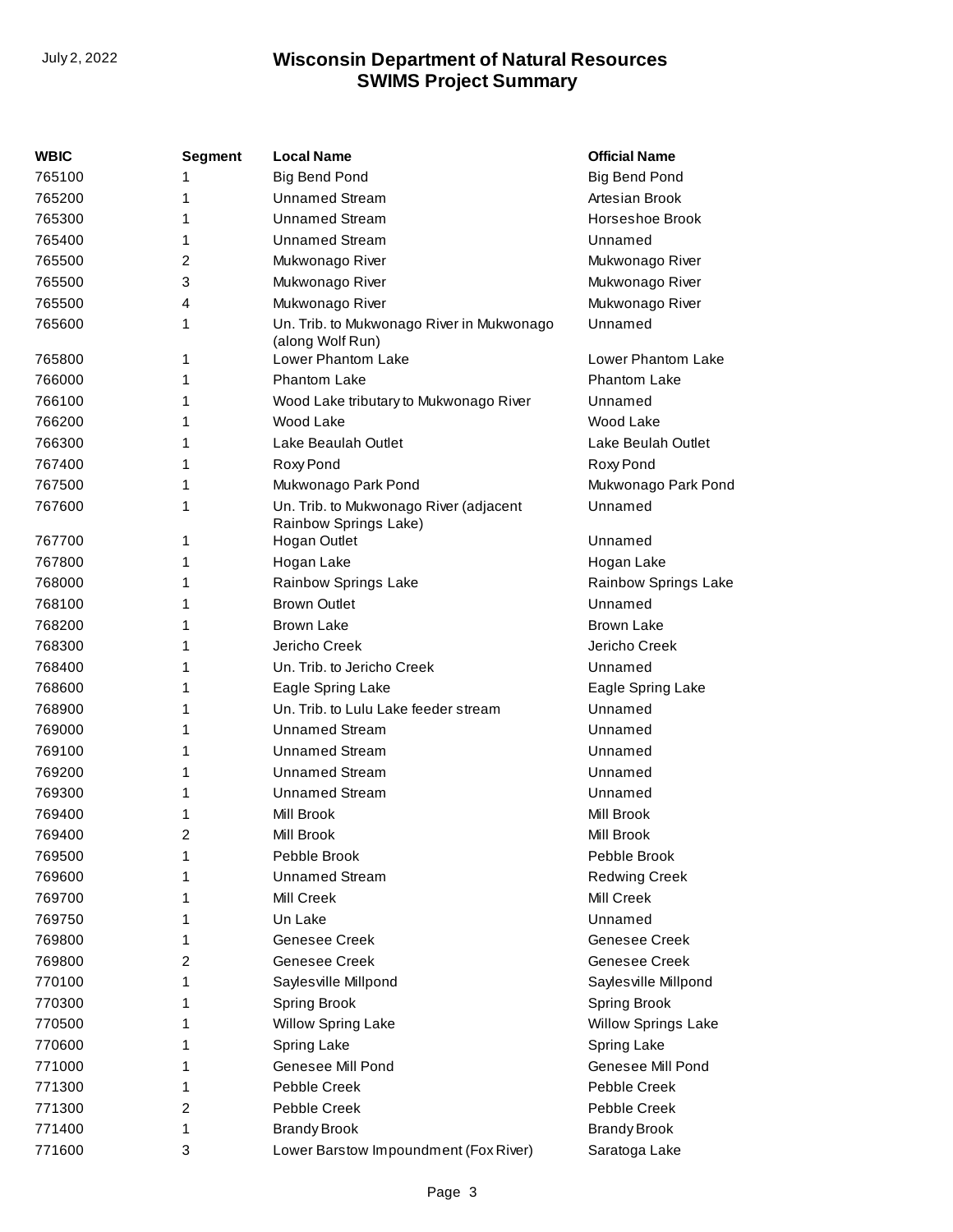| <b>WBIC</b> | <b>Segment</b> | <b>Local Name</b>                | <b>Official Name</b> |
|-------------|----------------|----------------------------------|----------------------|
| 771650      | 1              | <b>Frame Park Creek</b>          | Unnamed              |
| 771700      | 1              | Pewaukee River                   | Pewaukee River       |
| 771800      | 1              | Local Water                      | Unnamed              |
| 772000      | 1              | Pewaukee Lake                    | Pewaukee Lake        |
| 772100      | 1              | Coco Creek                       | Unnamed              |
| 772100      | $\overline{2}$ | Coco Creek                       | Unnamed              |
| 772100      | 3              | Coco Creek                       | Unnamed              |
| 772200      | 1              | Local Water                      | Unnamed              |
| 772300      | 1              | Meadow Brook Creek               | Unnamed              |
| 772400      | 1              | <b>Zion Creek</b>                | Zion Creek           |
| 772600      | 1              | Unnamed Lake                     | Unnamed              |
| 772700      | 1              | Audley Creek                     | Audley Creek         |
| 772800      | 1              | Poplar River (Creek)             | Poplar Creek         |
| 772800      | $\overline{2}$ | Poplar Creek                     | Poplar Creek         |
| 772800      | 3              | Poplar Creek                     | Poplar Creek         |
| 772900      | 1              | Deer Creek                       | Unnamed              |
| 773000      | 1              | Trib to Poplar Creek             | Unnamed              |
| 773200      | 1              | Local Water                      | Unnamed              |
| 773300      | 1              | Master Disposal Drainage Channel | Unnamed              |
| 773400      | 1              | <b>Spring Creek</b>              | <b>Spring Creek</b>  |
| 773470      | 1              | Local Water                      | Unnamed              |
| 773500      | 1              | Local Water                      | Unnamed              |
| 773600      | 1              | Local Water                      | Unnamed              |
| 773700      | 1              | Lannon Creek                     | Lannon Creek         |
| 773800      | 1              | Local Water                      | Unnamed              |
| 774300      | 1              | Beaver Dam Lake                  | Beaver Dam Lake      |
| 774400      | 1              | Beaver Lake                      | Beaver Lake          |
| 774600      | 1              | Widgeon Lake (Bowron Lake)       | <b>Bowron Lake</b>   |
| 774900      | 1              | <b>Buth Lake</b>                 | <b>Buth Lake</b>     |
| 775200      | 1              | <b>Cornell Lake</b>              | Grass Lake           |
| 775500      | 1              | Duck Lake                        | Duck Lake            |
| 775600      | 1              | Egg Lake                         | Egg Lake             |
| 775700      | 1              | Florence Lake                    | Florence Lake        |
| 775800      | 1              | Forest Lake                      | Forest Lake          |
| 775900      | 1              | Golden Lake                      | Golden Lake          |
| 776600      | 1              | Henrietta Lake                   | Henrietta Lake       |
| 777400      | 1              | Lake Five                        | Lake Five            |
| 777700      | 1              | Larkin Lake                      | Larkin Lake          |
| 778100      | 1              | Lowere Genesee Lake              | Lower Genesee Lake   |
| 778300      | 1              | Middle Genesee Lake              | Middle Genesee Lake  |
| 778400      | 1              | Moose Lake                       | Moose Lake           |
| 779200      | 1              | Pine Lake                        | Pine Lake            |
| 779300      | 2              | Pretty Lake                      | Pretty Lake          |
| 779400      | 1              | Reagon Lake                      | Reagon Lake          |
| 779800      | 1              | Silver Lake                      | Silver Lake          |
| 780100      | 1              | Spring Lake                      | Spring Lake          |
| 780500      | 1              | Sybil Lake                       | Sybil Lake           |
| 780600      | 1              | <b>Tamarack Lake</b>             | <b>Tamarack Lake</b> |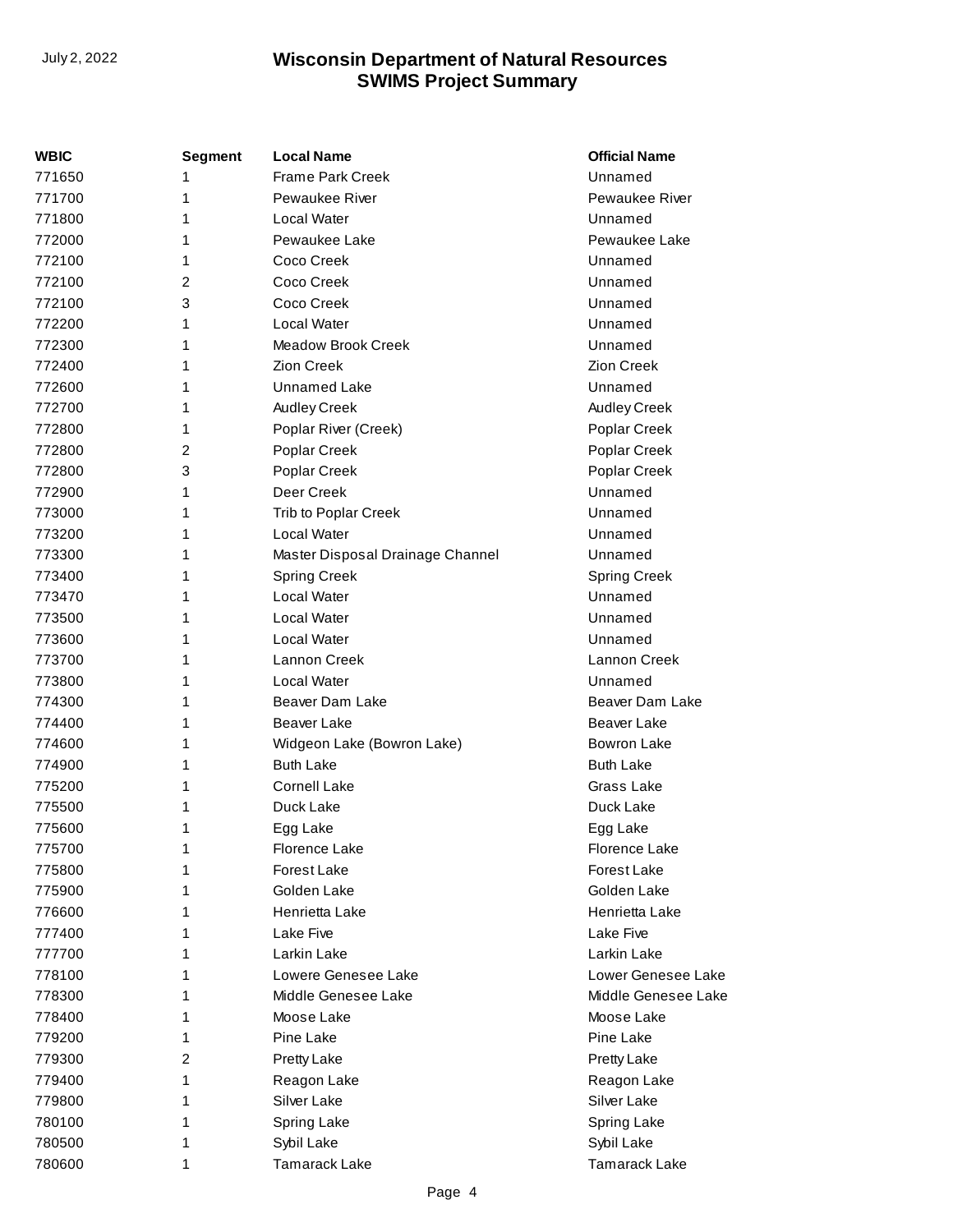| <b>WBIC</b> | <b>Segment</b> | <b>Local Name</b>                     | <b>Official Name</b>      |
|-------------|----------------|---------------------------------------|---------------------------|
| 783600      | 1              | Un Lake                               | Unnamed                   |
| 783700      | 1              | Un Lake                               | Reagan Lake               |
| 783900      | 1              | Un Lake                               | Unnamed                   |
| 784000      | 1              | Un Lake                               | Unnamed                   |
| 784100      | 1              | Un Lake                               | Unnamed                   |
| 784200      | 1              | Un Lake                               | Unnamed                   |
| 784300      | 1              | Un Lake                               | Unnamed                   |
| 784350      | 1              | Unnamed Lake (T07nr17es03)            | Unnamed                   |
| 784380      | 1              | Un Lake                               | Unnamed                   |
| 784700      | 1              | Unnamed Lake (T08nr17es09)            | Unnamed                   |
| 784800      | 1              | Unnamed Lake (T08nr17es13)            | Unnamed                   |
| 784900      | 1              | Unnamed Lake (T08nr17es13)            | Unnamed                   |
| 785000      | 1              | Unnamed Lake (T08nr17es13)            | Unnamed                   |
| 785100      | 1              | Unnamed Lake (T08nr17es13)            | Unnamed                   |
| 785200      | 1              | Unnamed Lake (T08nr17es13)            | Unnamed                   |
| 785300      | 1              | Unnamed Lake (T08nr17es14)            | Unnamed                   |
| 785400      | 1              | Mapleton Lake (Unnamed (T08nr17es14)) | Unnamed                   |
| 785500      | 1              | Unnamed Lake (T08nr17es14)            | Unnamed                   |
| 785600      | 1              | Unnamed Lake (T08nr17es15)            | Unnamed                   |
| 785700      | 1              | Unnamed Lake (T08nr17es22)            | Unnamed                   |
| 785800      | 1              | <b>Unnamed Lake</b>                   | Unnamed                   |
| 785900      | 1              | Unnamed Lake                          | Unnamed                   |
| 786000      | 1              | Unnamed Lake (T08nr17es23)            | Unnamed                   |
| 786100      | 1              | Unnamed Lake (T08nr17es23)            | Unnamed                   |
| 786200      | 1              | Unnamed Lake (T08nr17es23)            | Unnamed                   |
| 786300      | 1              | Un Lake                               | Unnamed                   |
| 786400      | 1              | Unnamed Lake (T08nr17es24)            | Unnamed                   |
| 786500      | 1              | Unnamed Lake (T08nr17es25)            | Unnamed                   |
| 786600      | 1              | Unnamed Lake (T08nr17es25)            | Unnamed                   |
| 786700      | 1              | Unnamed Lake (T08nr17es36)            | Unnamed                   |
| 786800      | 1              | Unnamed Lake (T08nr17es36)            | Unnamed                   |
| 786900      | 1              | Unnamed Lake (T08nr17es36)            | Unnamed                   |
| 788500      | 1              | <b>Upper Genesee Lake</b>             | <b>Upper Genesee Lake</b> |
| 813500      | 1              | <b>Bark River</b>                     | <b>Bark River</b>         |
| 813500      | 2              | <b>Bark River</b>                     | <b>Bark River</b>         |
| 813500      | 5              | <b>Bark River</b>                     | <b>Bark River</b>         |
| 813500      | 6              | <b>Bark River</b>                     | <b>Bark River</b>         |
| 813500      | 7              | <b>Bark River</b>                     | <b>Bark River</b>         |
| 813500      | 8              | <b>Bark River</b>                     | <b>Bark River</b>         |
| 817600      | 2              | <b>Scuppernong River</b>              | Scuppernong River         |
| 817600      | 3              | <b>Scuppernong River</b>              | <b>Scuppernong River</b>  |
| 817600      | 4              | Scuppernong River                     | Scuppernong River         |
| 817600      | 5              | Scuppernong River                     | <b>Scuppernong River</b>  |
| 821200      | 1              | South Branch Scuppernong River        | Unnamed                   |
| 821200      | 2              | South Branch Scuppernong River        | Unnamed                   |
| 821400      | 1              | Paradise Springs Creek                | Unnamed                   |
| 821400      | 2              | Paradise Springs Creek                | Unnamed                   |
| 821500      | 1              | Unnamed Trib to Scuppernong River     | Unnamed                   |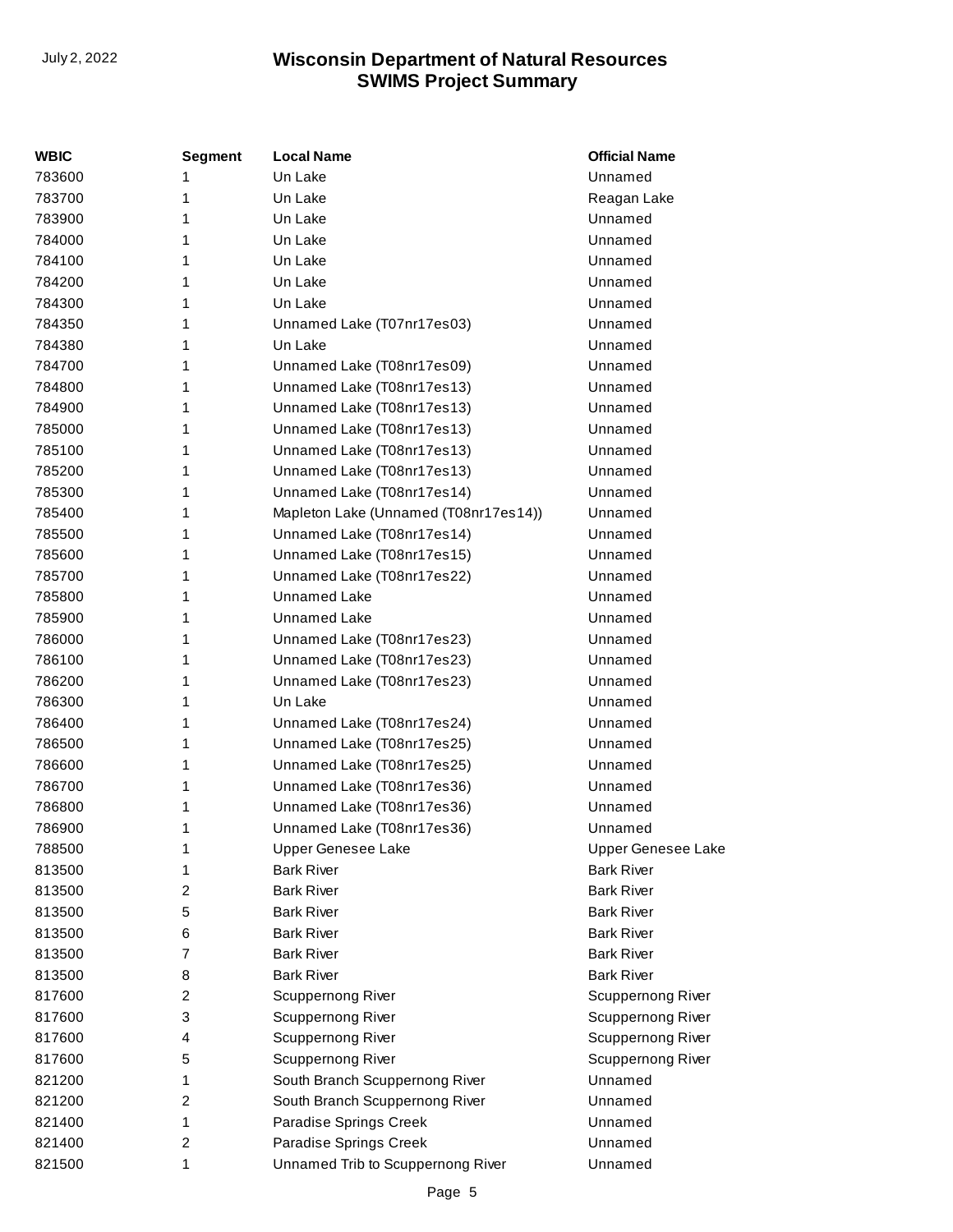| WBIC   | <b>Segment</b> | <b>Local Name</b>              | <b>Official Name</b>       |
|--------|----------------|--------------------------------|----------------------------|
| 822100 | 1              | <b>Unnamed Stream</b>          | Unnamed                    |
| 822200 | 1              | Ottawa Lake                    | Ottawa Lake                |
| 822200 | 2              | Ottawa Lake Beach              | Ottawa Lake                |
| 822300 | 1              | Un Lake                        | Unnamed                    |
| 825000 | 1              | <b>School Section Lake</b>     | <b>School Section Lake</b> |
| 825600 | 1              | <b>Scuppernong Creek</b>       | <b>Scuppernong Creek</b>   |
| 825600 | 2              | <b>Scuppernong Creek</b>       | <b>Scuppernong Creek</b>   |
| 825600 | 3              | <b>Scuppernong Creek</b>       | <b>Scuppernong Creek</b>   |
| 825600 | 4              | <b>Scuppernong Creek</b>       | <b>Scuppernong Creek</b>   |
| 825600 | 5              | <b>Scuppernong Creek</b>       | <b>Scuppernong Creek</b>   |
| 825800 | 1              | Utica Lake                     | Utica Lake                 |
| 826000 | 1              | <b>Scuppernong Creek Pond</b>  | Scuppernong Creek Pond     |
| 826300 | 1              | <b>Hunter Lake</b>             | <b>Hunters Lake</b>        |
| 826400 | 1              | Dutchman Lake                  | Dutchman Lake              |
| 826600 | 1              | Waterville Millpond            | Waterville Lake            |
| 826700 | 1              | <b>Wales Creek</b>             | <b>Wales Creek</b>         |
| 826750 | 1              | <b>Unnamed Stream</b>          | Unnamed                    |
| 826800 | 1              | Crooked Lake                   | <b>Crooked Lake</b>        |
| 827000 | 1              | Lower Nemahbin Lake            | Lower Nemahbin Lake        |
| 827100 | 1              | Upper Nemahbin Lake            | <b>Upper Nemahbin Lake</b> |
| 827300 | 1              | Lower Nashotah Lake            | Lower Nashotah Lake        |
| 827500 | 1              | Upper Nashotah Lake            | Upper Nashotah Lake        |
| 827700 | 1              | Applebecker Millpond           | Applebecker Millpond       |
| 828000 | 1              | Nagawicka Lake                 | Nagawicka Lake             |
| 828200 | 1              | Merton Millpond                | Merton Millpond            |
| 848200 | 1              | Oconomowoc River               | Oconomowoc River           |
| 848200 | 3              | Oconomowoc River               | Oconomowoc River           |
| 848200 | 5              | Oconomowoc River               | Oconomowoc River           |
| 848200 | 6              | Oconomowoc River               | Oconomowoc River           |
| 848300 | 1              | <b>Battle Creek</b>            | <b>Battle Creek</b>        |
| 848300 | 2              | <b>Battle Creek</b>            | <b>Battle Creek</b>        |
| 848500 | 1              | Laura Lake                     | Laura Lake                 |
| 848800 | 1              | Lac La Belle                   | Lac La Belle               |
| 848900 | 1              | Rosenow Creek                  | <b>Rosenow Creek</b>       |
| 848900 | 2              | <b>Rosenow Creek</b>           | Rosenow Creek              |
| 849000 | 1              | <b>Rosenow Creek Tributary</b> | Unnamed                    |
| 849100 | 1              | Unnamed Lake (T08nr17es35)     | Unnamed                    |
| 849200 | 1              | <b>Unnamed Stream</b>          | Unnamed                    |
| 849400 | 1              | <b>Fowler Lake</b>             | <b>Fowler Lake</b>         |
| 849600 | 1              | Oconomowoc Lake                | Oconomowoc Lake            |
| 849800 | 1              | Unnamed Lake (T07nr17es10)     | Unnamed                    |
| 850100 | 1              | Upper Oconomowoc Lake          | Upper Oconomowoc Lake      |
| 850300 | 1              | Okauchee Lake                  | Okauchee Lake              |
| 850400 |                | Local Water                    | Unnamed                    |
| 850500 | 1              | <b>Tierney Lake</b>            | <b>Tierney Lake</b>        |
| 850700 | 1              | Garvin Lake                    | Garvin Lake                |
| 850800 | 1              | North Lake                     | North Lake                 |
| 851000 | 1              | <b>Cornell Lake</b>            | Cornell Lake               |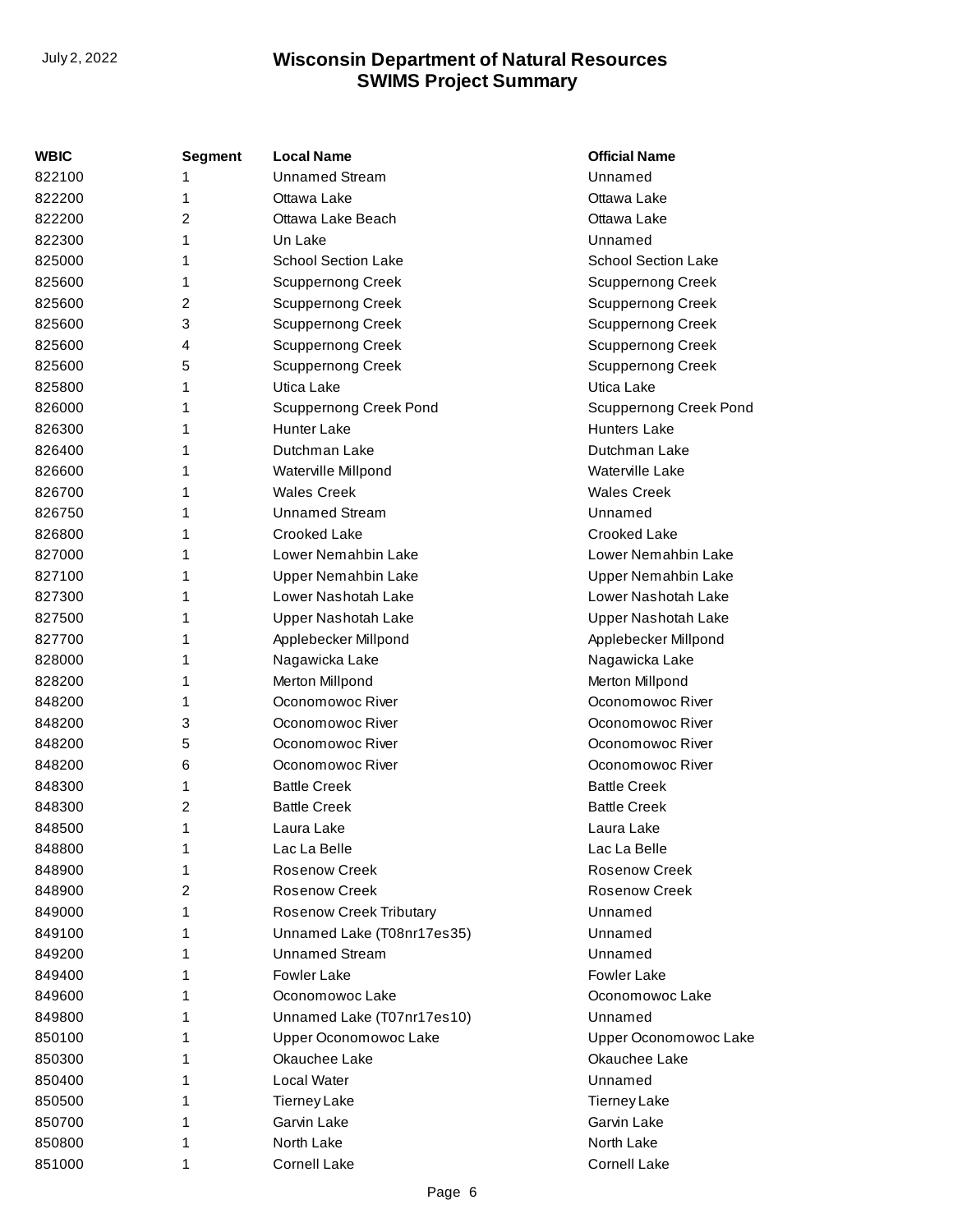| <b>WBIC</b> | <b>Segment</b>          | <b>Local Name</b>                                 | <b>Official Name</b>         |
|-------------|-------------------------|---------------------------------------------------|------------------------------|
| 851100      |                         | <b>Mason Creek</b>                                | <b>Mason Creek</b>           |
| 851200      | 1                       | <b>Unnamed Stream</b>                             | Unnamed                      |
| 851400      | 1                       | Little Oconomowoc River                           | Little Oconomowoc River      |
| 852200      | 1                       | Funks Millpond                                    | Funks Millpond               |
| 852400      | 1                       | <b>Keesus Lake</b>                                | Lake Keesus                  |
| 852600      | 1                       | Monches Millpond                                  | Monches Millpond             |
| 853800      | 1                       | Ashippun River                                    | Ashippun River               |
| 854100      | 1                       | Monterey Millpond                                 | Monterey Millpond            |
| 854300      | 1                       | Ashippun Lake                                     | Ashippun Lake                |
| 889100      | 3                       | Pecatonica River                                  | Pecatonica River             |
| 897800      | 2                       | E. Br. Pecatonica River                           | East Branch Pecatonica River |
| 897800      | 3                       | East Branch Pecatonica River                      | East Branch Pecatonica River |
| 897800      | 4                       | East Branch Pecatonica River                      | East Branch Pecatonica River |
| 902500      | 4                       | <b>Yellowstone River</b>                          | <b>Yellowstone River</b>     |
| 902700      | 1                       | Mc Clintock Creek                                 | <b>McClintock Creek</b>      |
| 904500      | 1                       | <b>Cannon Creek</b>                               | Canon Creek                  |
| 904700      | 1                       | Local Water                                       | Unnamed                      |
| 904800      | 1                       | Local Water                                       | Unnamed                      |
| 904800      | 2                       | Local Water                                       | Unnamed                      |
| 904900      | 1                       | Local Water                                       | Unnamed                      |
| 905000      | 1                       | Local Water                                       | Unnamed                      |
| 905100      | 1                       | Local Water                                       | Unnamed                      |
| 905300      |                         | Local Water                                       | Unnamed                      |
| 905400      | 1                       | Local Water                                       | Unnamed                      |
| 905500      | 1                       | Local Water                                       | Unnamed                      |
| 905600      | 1                       | Local Water                                       | Unnamed                      |
| 907000      | 1                       | Local Water                                       | Unnamed                      |
| 907300      | 1                       | Gordon Creek (Big Spring Cr Or Blue Mounds<br>Cr) | Gordon Creek                 |
| 907300      | $\overline{\mathbf{c}}$ | Gordon Creek (Big Spring Cr Of Blue Mounds<br>Cr) | Gordon Creek                 |
| 907300      | 3                       | Gordon Creek (Big Spring Cr Or Blue Mounds<br>Cr) | <b>Gordon Creek</b>          |
| 907300      | 4                       | <b>Big Spring Creek</b>                           | <b>Gordon Creek</b>          |
| 907500      |                         | <b>Brager Creek</b>                               | <b>Brager Br</b>             |
| 907700      |                         | Mc Peace Valley Creek                             | McPeace Valley Creek         |
| 907900      | 1                       | Kittleson Valley Creek                            | Kittleson Valley Creek       |
| 907900      | 2                       | Kittleson Valley Creek                            | Kittleson Valley Creek       |
| 910000      | 1                       | Local Water                                       | Unnamed                      |
| 910100      | 1                       | Olson Creek                                       | <b>Olson Creek</b>           |
| 910100      | 2                       | <b>Olson Creek</b>                                | <b>Olson Creek</b>           |
| 910300      | 1                       | <b>Schmidt Creek</b>                              | <b>Schmidt Creek</b>         |
| 910300      | 2                       | <b>Schmidt Creek</b>                              | <b>Schmidt Creek</b>         |
| 910400      | 1                       | Regan Creek                                       | Regan Creek                  |
| 910400      | 2                       | Regan Creek                                       | Regan Creek                  |
| 910800      | 1                       | Dodge Branch                                      | Dodge Br                     |
| 910800      | 2                       | Dodge Branch                                      | Dodge Br                     |
| 910800      | 3                       | Dodge Branch                                      | Dodge Br                     |
| 910800      | 4                       | Dodge Branch                                      | Dodge Br                     |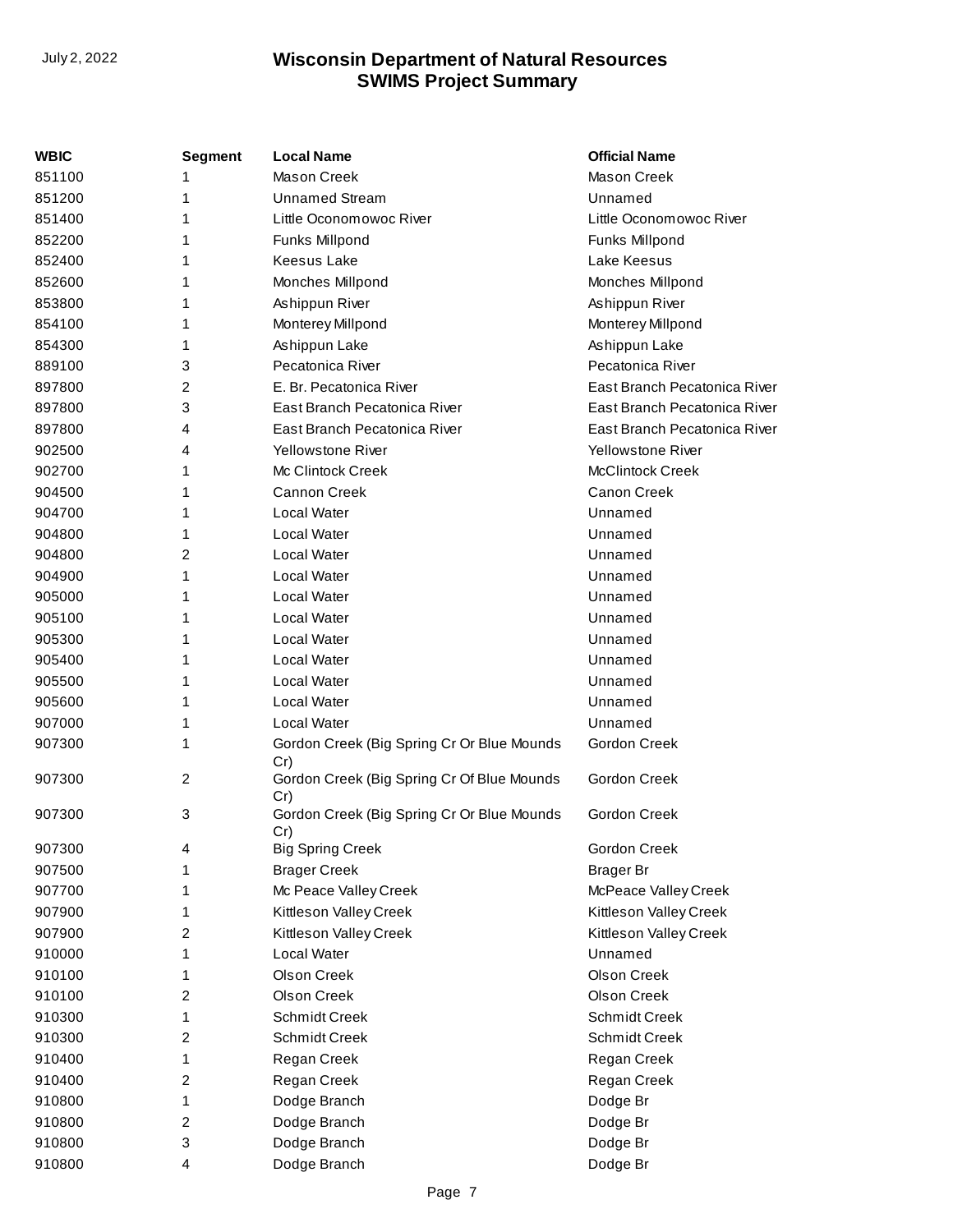| WBIC   | Segment | <b>Local Name</b>                                      | <b>Official Name</b>      |
|--------|---------|--------------------------------------------------------|---------------------------|
| 911000 | 1       | Long Valley Creek                                      | Long Valley Creek         |
| 911100 | 1       | <b>Urnus Creek</b>                                     | Urnus Creek               |
| 911300 | 1       | <b>Conley-Lewis Creek</b>                              | Conley Lewis Creek        |
| 911300 | 2       | <b>Conley-Lewis Creek</b>                              | <b>Conley Lewis Creek</b> |
| 911300 | 3       | <b>Conley-Lewis Creek</b>                              | <b>Conley Lewis Creek</b> |
| 911500 | 1       | Ley Creek                                              | Ley Creek                 |
| 911500 | 2       | Ley Creek                                              | Ley Creek                 |
| 911900 | 1       | <b>Whitford Creek</b>                                  | <b>Whitford Creek</b>     |
| 911900 | 2       | <b>Whitford Creek</b>                                  | <b>Whitford Creek</b>     |
| 912000 | 1       | <b>Hutchinson Creek</b>                                | <b>Hutchison Creek</b>    |
| 912400 | 1       | Gribble Branch                                         | Gribble Branch            |
| 912700 | 1       | Lynch Branch                                           | Lynch Br                  |
| 912800 | 1       | Simmons Branch                                         | Simmons Br                |
| 912900 | 1       | Unnamed Trib to Dodge Branch                           | Unnamed                   |
| 913100 | 1       | <b>Blotz Branch</b>                                    | <b>Blotz Br</b>           |
| 913200 | 1       | Local Water                                            | Unnamed                   |
| 913400 | 1       | <b>Unnamed Stream</b>                                  | Unnamed                   |
| 913600 | 1       | Local Water                                            | Unnamed                   |
| 913700 | 1       | <b>Unnamed Tribuary</b>                                | Unnamed                   |
| 914100 | 1       | Smith-Conley Creek                                     | Smith Conley Creek        |
| 914400 | 1       | Local Water                                            | Unnamed                   |
| 914500 | 1       | <b>Local Water</b>                                     | Unnamed                   |
| 915100 | 1       | Williams-Barneveld Creek                               | Williams-Barneveld Creek  |
| 915100 | 2       | Tributary to Williams Creek                            | Williams-Barneveld Creek  |
| 915200 | 1       | <b>Local Water</b>                                     | Unnamed                   |
| 925500 | 1       | Unnamed Trib to Otter Cr at CTH S                      | Unnamed                   |
| 927900 | 1       | Mineral Point Branch                                   | Mineral Point Br          |
| 928000 | 2       | Furnace Creek/Brewery Creek                            | <b>Furnace Creek</b>      |
| 928200 | 1       | Rock Branch                                            | Rock Br                   |
| 928200 | 2       | Rock Branch                                            | Rock Br                   |
| 928500 | 1       | Trib to Rock Br                                        | Unnamed                   |
| 928600 | 1       | <b>Brewery Creek</b>                                   | <b>Brewery Creek</b>      |
| 928600 | 2       | <b>Brewery Creek</b>                                   | <b>Brewery Creek</b>      |
| 928700 | 1       | Trib To Brewery Creek                                  | Unnamed                   |
| 929000 | 1       | Sudan Branch                                           | Sudan Br                  |
| 929000 | 2       | Sudan Branch                                           | Sudan Br                  |
| 929200 | 1       | Local Water                                            | Unnamed                   |
| 929400 | 1       | Trib to Sudan Br                                       | Unnamed                   |
| 929700 | 1       | Peddler Creek                                          | Peddler Creek             |
| 929800 | 1       | Unnamed Trib to Laxey Creek (formerly Pedler<br>Creek) | Unnamed                   |
| 929900 | 1       | Unnamed Trib to Peddler Creek                          | Unnamed                   |
| 930300 | 1       | Local Water                                            | Unnamed                   |
| 930400 | 1       | Local Water                                            | Unnamed                   |
| 930500 | 1       | Local Water                                            | Unnamed                   |
| 930700 | 1       | Ludden Lake                                            | Ludden Lake               |
| 930800 | 1       | Local Water                                            | Unnamed                   |
| 930900 | 1       | Local Water                                            | Unnamed                   |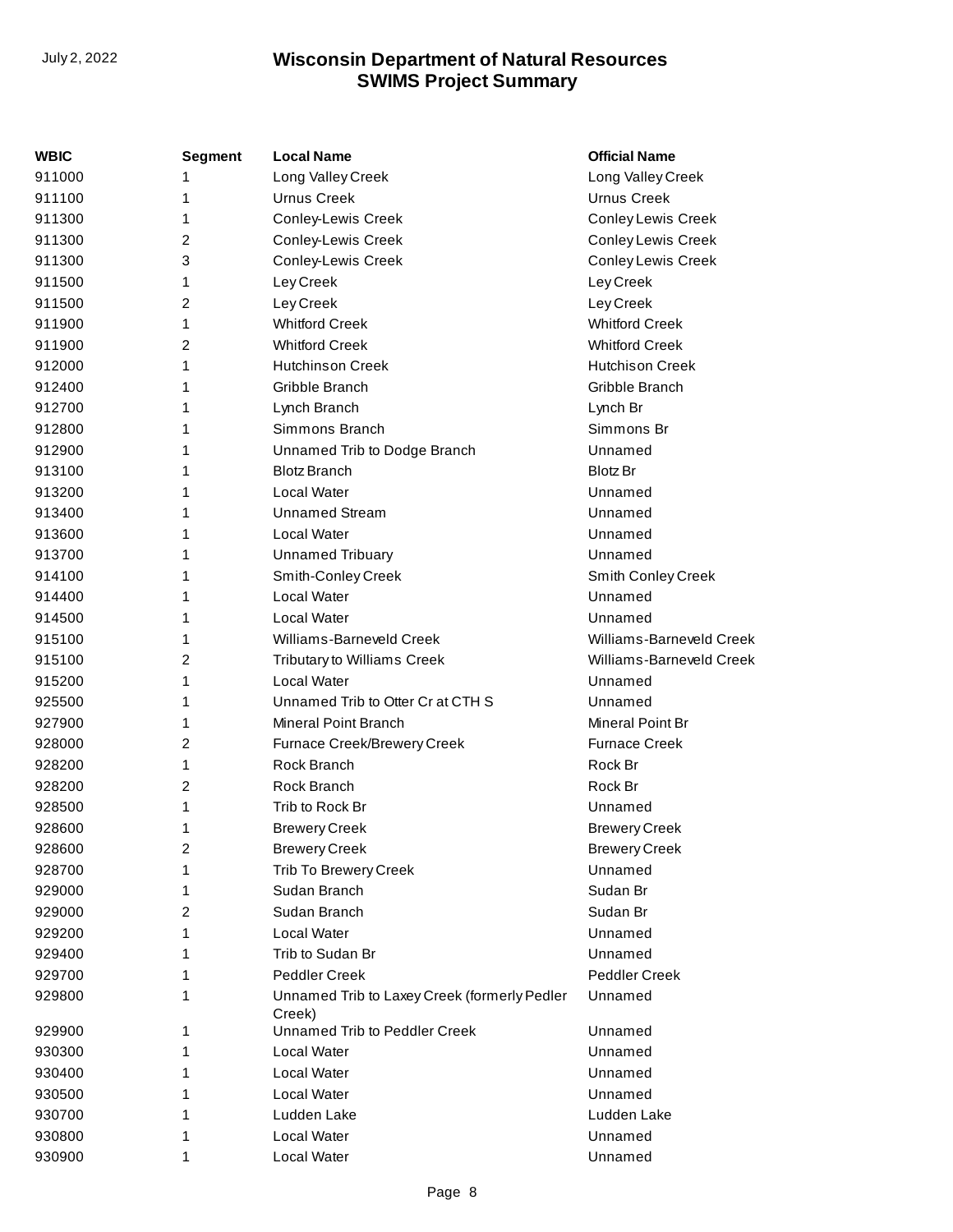| <b>WBIC</b> | Segment | <b>Local Name</b>                             | <b>Official Name</b>             |
|-------------|---------|-----------------------------------------------|----------------------------------|
| 931000      | 1       | Unnamed Trib to Mineral Point Br at Survey Rd | Unnamed                          |
| 931100      | 1       | Local Water                                   | Unnamed                          |
| 931200      | 1       | Local Water                                   | Unnamed                          |
| 931300      | 1       | Local Water                                   | Unnamed                          |
| 932100      | 1       | William Rewey Branch                          | Williams-Rewey Br                |
| 932100      | 2       | William Rewey Branch                          | Williams-Rewey Br                |
| 932700      | 1       | Livingston Branch                             | Livingston Br                    |
| 932800      | 1       | Trib To Livingston Br                         | Unnamed                          |
| 933200      | 1       | Local Water                                   | Unnamed                          |
| 943600      | 2       | <b>Platte River</b>                           | <b>Platte River</b>              |
| 947700      | 1       | Local Water                                   | Unnamed                          |
| 948000      | 1       | <b>Unnamed Stream</b>                         | Unnamed                          |
| 949000      | 1       | Local Water                                   | Unnamed                          |
| 993700      | 1       | <b>Kendal Lake</b>                            | Kendal Lake                      |
| 1000600     | 1       | Long Lake                                     | Long Lake                        |
| 1024600     | 1       | Un Lake                                       | Unnamed                          |
| 1179900     | 3       | <b>Wisconsin River</b>                        | <b>Wisconsin River</b>           |
| 1179900     | 4       | <b>Wisconsin River</b>                        | <b>Wisconsin River</b>           |
| 1211000     | 2       | <b>Blue River</b>                             | <b>Blue River</b>                |
| 1211000     | 3       | <b>Blue River</b>                             | <b>Blue River</b>                |
| 1211000     | 4       | <b>Blue River</b>                             | <b>Blue River</b>                |
| 1212800     | 1       | Sixmile Branch                                | Sixmile Br                       |
| 1212800     | 2       | Sixmile Branch                                | Sixmile Br                       |
| 1212900     | 1       | <b>Big Spring Branch</b>                      | Big Spring Br                    |
| 1212900     | 2       | <b>Big Spring Branch</b>                      | <b>Big Spring Br</b>             |
| 1213000     | 1       | Unnamed Stream                                | Unnamed                          |
| 1213200     | 1       | Big Rock Branch                               | Big Rock Br                      |
| 1213200     | 2       | <b>Big Rock Branch</b>                        | Big Rock Br                      |
| 1213200     | 4       | <b>Big Rock Branch</b>                        | Big Rock Br                      |
| 1213400     | 1       | Creek 31-4                                    | Unnamed                          |
| 1213900     | 1       | <b>Badger Hollow</b>                          | <b>Badger Hollow Creek</b>       |
| 1214000     | 1       | <b>Unnamed Stream</b>                         | Unnamed                          |
| 1214200     | 1       | Unnamed                                       | Unnamed                          |
| 1219300     | 1       | Unnamed Trib to Wisconsin River               | Unnamed                          |
| 1219400     | 1       | Goodwiler Lake                                | Goodwiler Lake                   |
| 1219500     | 1       | Round Hole                                    | Round Hole                       |
| 1219800     | 1       | Wis River - Un Slough                         | Wisconsin River - Unnamed Slough |
| 1219900     | 1       | Marsh Creek                                   | Marsh Creek                      |
| 1220000     | 1       | Morrey Creek                                  | Morrey Creek                     |
| 1220000     | 2       | Morrey Creek                                  | Morrey Creek                     |
| 1220200     | 1       | Avoca Lake                                    | Avoca Lake                       |
| 1220400     | 1       | Un Lake                                       | Unnamed                          |
| 1237100     | 1       | <b>Otter Creek</b>                            | <b>Otter Creek</b>               |
| 1237100     | 2       | <b>Otter Creek</b>                            | <b>Otter Creek</b>               |
| 1237100     | 3       | <b>Otter Creek</b>                            | <b>Otter Creek</b>               |
| 1237100     | 5       | <b>Otter Creek</b>                            | <b>Otter Creek</b>               |
| 1237300     | 1       | Penn Hollow Creek                             | Penn Hollow Creek                |
| 1237300     | 2       | Penn Hollow Creek                             | Penn Hollow Creek                |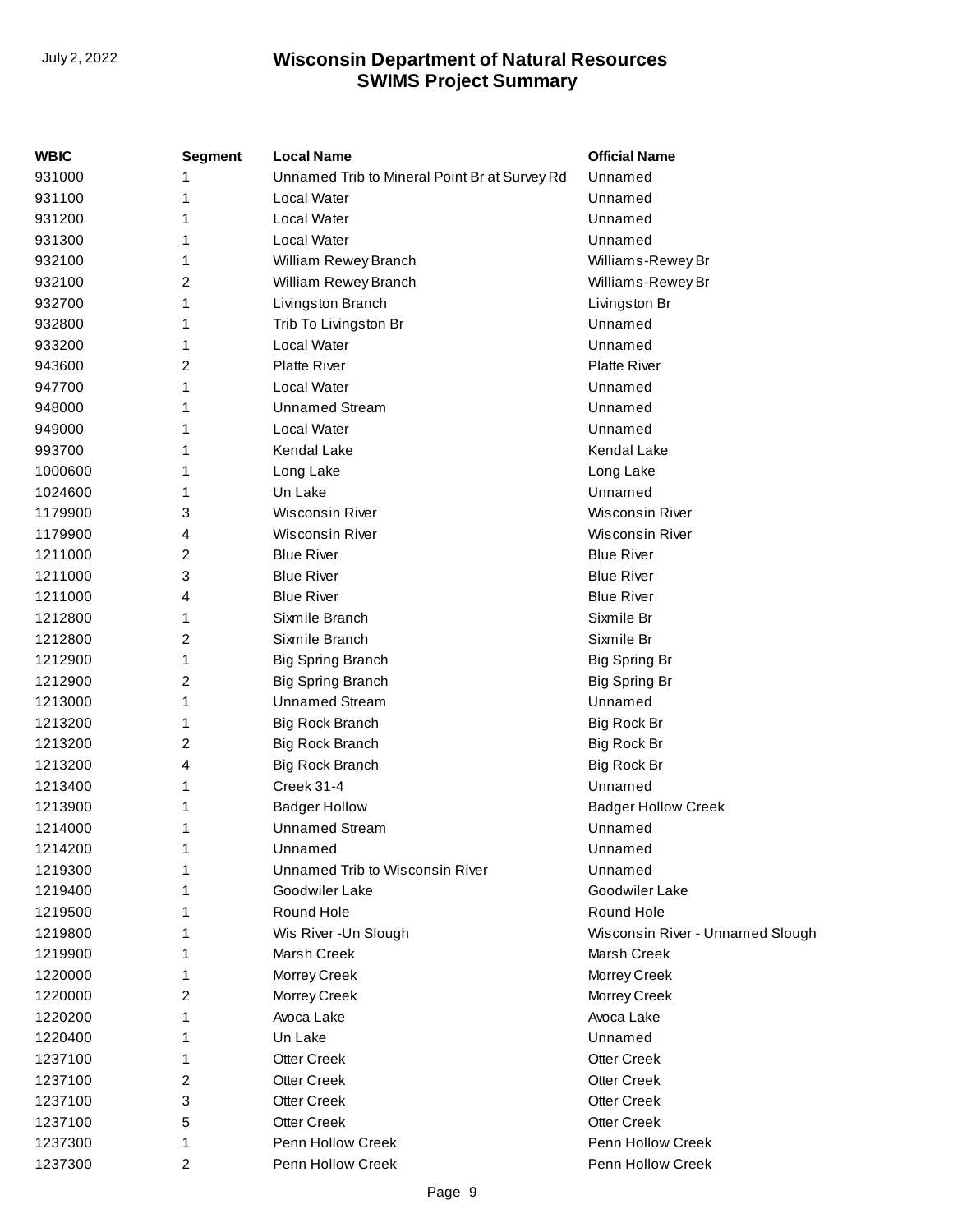| WBIC    | <b>Segment</b> | <b>Local Name</b>              | <b>Official Name</b>   |
|---------|----------------|--------------------------------|------------------------|
| 1237600 | 1              | <b>Spring Valley</b>           | Spring Valley Creek    |
| 1237700 | 1              | Unnamed                        | Unnamed                |
| 1237800 | 1              | Norway Hollow Creek            | Norway Hollow Creek    |
| 1237800 | 2              | Norway Hollow Creek            | Norway Hollow Creek    |
| 1237900 | 1              | Pompey Pillar Creek            | Pompey Pillar Creek    |
| 1237900 | 2              | Pompey Pillar Creek            | Pompey Pillar Creek    |
| 1237900 | 3              | Pompey Pillar Creek            | Pompey Pillar Creek    |
| 1237900 | 4              | Pompey Pillar Creek            | Pompey Pillar Creek    |
| 1238000 | 1              | Smokey Hollow Creek            | Smoky Hollow Creek     |
| 1238000 | 2              | Smokey Hollow Creek            | Smoky Hollow Creek     |
| 1238200 | 1              | <b>Dickinson Creek</b>         | <b>Dickinson Creek</b> |
| 1238200 | 2              | <b>Dickinson Creek</b>         | <b>Dickinson Creek</b> |
| 1238300 | 1              | <b>Flint Creek</b>             | <b>Flint Creek</b>     |
| 1238300 | 2              | <b>Flint Creek</b>             | <b>Flint Creek</b>     |
| 1238400 | 1              | <b>Harker Creek</b>            | <b>Harker Creek</b>    |
| 1238400 | 2              | <b>Harker Creek</b>            | <b>Harker Creek</b>    |
| 1238500 | 1              | Lee Creek                      | Lee Creek              |
| 1238600 | 1              | <b>Martin Creek</b>            | <b>Martin Creek</b>    |
| 1238900 | 1              | Norwegian Hollow Creek         | Norwegian Hollow Creek |
| 1239000 | 1              | Pengelly Creek                 | Pengelly Creek         |
| 1239100 | 1              | Narveson Creek                 | Narveson Creek         |
| 1239100 | 2              | Narveson Creek                 | Narveson Creek         |
| 1239400 | 1              | <b>Blackhawk Lake</b>          | <b>Blackhawk Lake</b>  |
| 1239500 | 1              | <b>Local Water</b>             | Unnamed                |
| 1239700 | 1              | Cave Hollow Creek              | Cave Hollow Creek      |
| 1239800 | 1              | <b>Baker Creek</b>             | <b>Baker Creek</b>     |
| 1239900 | 1              | <b>Fritsch Creek</b>           | <b>Fritsch Creek</b>   |
| 1240000 | 1              | <b>Snead Creek</b>             | <b>Sneed Creek</b>     |
| 1240100 | 1              | <b>Rush Creek</b>              | <b>Rush Creek</b>      |
| 1240100 | 2              | <b>Rush Creek</b>              | <b>Rush Creek</b>      |
| 1240500 | 1              | Unnamed Trib to Rush Cr.       | Unnamed                |
| 1240600 | 1              | <b>Unnamed Stream</b>          | Unnamed                |
| 1240900 | 1              | Paul Creek                     | Paul Creek             |
| 1241400 | 1              | Lowery Creek                   | Lowery Creek           |
| 1241400 | 2              | Lowery Creek                   | Lowery Creek           |
| 1241400 | 3              | Lowery Creek                   | Lowery Creek           |
| 1241450 | 1              | TRIBUTARY TO LOWERY CREEK      | Unnamed                |
| 1241600 | 1              | <b>Taliesin Lake</b>           | <b>Taliesin Lake</b>   |
| 1241800 | 1              | Unnamed                        | Unnamed                |
| 1241800 | 2              | Unnamed Trib 1 to Lowery Creek | Unnamed                |
| 1242200 | 1              | Mill Creek                     | Mill Creek             |
| 1242200 | 2              | Mill Creek                     | Mill Creek             |
| 1242200 | 3              | Mill Creek                     | Mill Creek             |
| 1242200 | 4              | Mill Creek                     | Mill Creek             |
| 1242200 | 5              | Mill Creek                     | Mill Creek             |
| 1242200 | 6              | Mill Creek                     | Mill Creek             |
| 1242400 | 1              | Helen Lake                     | <b>Helen Lake</b>      |
| 1242500 | 1              | Ryan Creek (Knights Hollow)    | Ryan Creek             |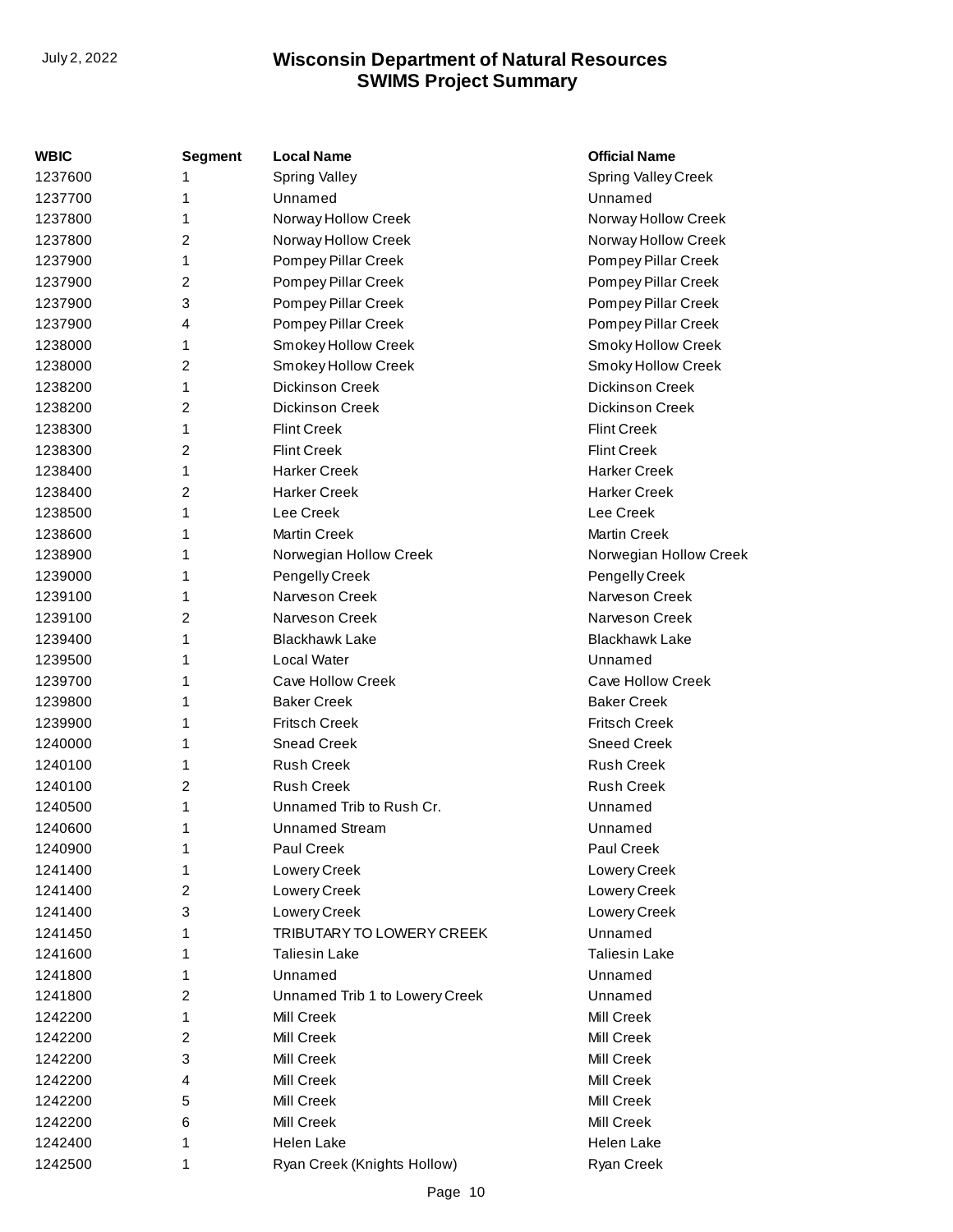| WBIC    | Segment | <b>Local Name</b>                                                       | <b>Official Name</b>          |
|---------|---------|-------------------------------------------------------------------------|-------------------------------|
| 1242600 |         | <b>White Hollow Creek</b>                                               | <b>White Hollow Creek</b>     |
| 1242800 | 1       | Unnamed Trib to Mill Creek                                              | Unnamed                       |
| 1242900 |         | <b>Unnamed Stream</b>                                                   | Unnamed                       |
| 1243000 | 1       | <b>Unnamed Stream</b>                                                   | Unnamed                       |
| 1243100 | 1       | <b>Trout Creek</b>                                                      | <b>Trout Creek</b>            |
| 1243100 | 2       | <b>Trout Creek</b>                                                      | <b>Trout Creek</b>            |
| 1243200 | 1       | <b>Irish Hollow Creek</b>                                               | Irish Hollow Creek            |
| 1243400 | 1       | Duesler Creek                                                           | <b>Duesler Creek</b>          |
| 1243500 | 1       | Arneson Creek                                                           | Arneson Creek                 |
| 1243700 |         | Kluesendorf Branch                                                      | Klusendorf Br                 |
| 1244200 |         | <b>Hubbard Creek</b>                                                    | <b>Hubbard Creek</b>          |
| 1244300 |         | <b>Unnamed Stream</b>                                                   | Unnamed                       |
| 1244400 | 1       | Love Creek                                                              | Love Creek                    |
| 1244500 |         | <b>Strutt Creek</b>                                                     | <b>Strutt Creek</b>           |
| 1244600 |         | Mendt Creek- Yagers Hollow                                              | Meudt Creek                   |
| 1244700 |         | Rosy Lane Creek                                                         | Unnamed                       |
| 1244900 | 1       | <b>Unnamed Stream</b>                                                   | Unnamed                       |
| 1245000 |         | <b>Cutler Creek</b>                                                     | <b>Cutler Creek</b>           |
| 1245200 |         | Canyon Park Creek                                                       | Canyon Park Creek             |
| 1245400 | 1       | <b>Unnamed Stream</b>                                                   | Unnamed                       |
| 1245500 | 1       | <b>Unnamed Stream</b>                                                   | Unnamed                       |
| 1245800 | 1       | Twin Valley Lake                                                        | Twin Valley Lake              |
| 1245800 | 2       | Twin Valley Beach -- Gov Dodge SP, Twin Valley Twin Valley Lake<br>Lake |                               |
| 1245900 | 1       | Local Water                                                             | Unnamed                       |
| 1246100 | 1       | Local Water                                                             | Unnamed                       |
| 1246500 | 1       | <b>Cox Hollow Lake</b>                                                  | Cox Hollow Lake               |
| 1246500 | 2       | Cox Hollow Beach - Gov Dodge SP, Cox Hollow<br>Lake                     | Cox Hollow Lake               |
| 1246700 | 1       | <b>Unnamed Stream</b>                                                   | Unnamed                       |
| 1248000 | 1       | Un Lake                                                                 | Unnamed                       |
| 1248400 | 1       | <b>Blue Mounds Creek</b>                                                | <b>Blue Mounds Creek</b>      |
| 1248600 | 1       | <b>Black Earth Creek</b>                                                | <b>Black Earth Creek</b>      |
| 1250400 | 1       | West Br Blue Mounds Creek                                               | West Branch Blue Mounds Creek |
| 1250400 | 2       | West Br Blue Mounds Creek                                               | West Branch Blue Mounds Creek |
| 1250900 | 1       | <b>Stream of Consciousness</b>                                          | Unnamed                       |
| 1251000 | 1       | <b>Walnut Hollow Branch</b>                                             | <b>Walnut Hollow Creek</b>    |
| 1251100 | 1       | <b>Bohn Creek</b>                                                       | East Branch Blue Mounds Creek |
| 1252900 | 2       | Marsh Creek                                                             | Marsh Creek                   |
| 1252900 | 3       | Marsh Creek                                                             | Marsh Creek                   |
| 3000033 | 1       | Local Water                                                             | Unnamed                       |
| 3000062 | 1       | Golf Course Creek at Lang Rd                                            | Unnamed                       |
| 3000068 | 1       | North Branch Genesee Creek                                              | North Branch Genesee Creek    |
| 3000069 | 1       | South Branch Genesee Creek                                              | South Branch Genesee River    |
| 3000077 | 1       | Laxey Creek                                                             | Laxey Creek                   |
| 3000077 | 2       | Laxey Creek                                                             | Laxey Creek                   |
| 3000077 | 3       | Laxey Creek                                                             | Laxey Creek                   |
| 3000119 | 1       | Perennial Stream C (Pb018)                                              | Unnamed                       |
|         |         |                                                                         |                               |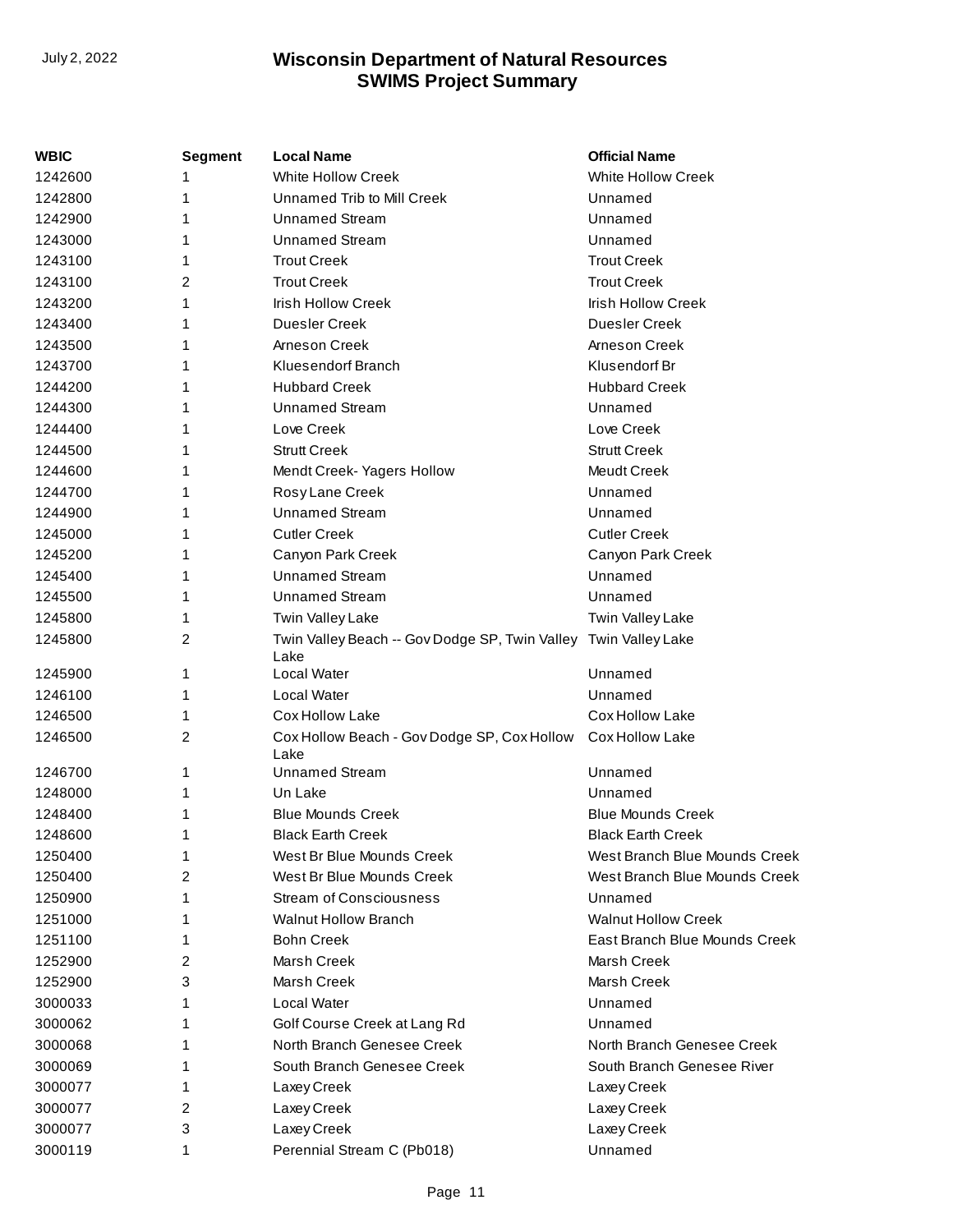| <b>WBIC</b> | <b>Segment</b> | <b>Local Name</b>                   | <b>Official Name</b> |
|-------------|----------------|-------------------------------------|----------------------|
| 3000120     | 1              | Perennial Stream D (Pb016)          | Unnamed              |
| 3000121     | 1              | Perennial Stream C (Sc011)          | Unnamed              |
| 3000356     | 1              | Mckeawn Spring Creek                | Unnamed              |
| 5034130     | 1              | Local Water                         | Unnamed              |
| 5034212     | 1              | Local Water                         | Unnamed              |
| 5034245     | 1              | <b>Unnamed Stream</b>               | Unnamed              |
| 5034248     | 1              | Local Water                         | Unnamed              |
| 5034265     | 1              | <b>Unnamed Stream</b>               | Unnamed              |
| 5034275     | 1              | <b>Unnamed Stream</b>               | Unnamed              |
| 5034313     | 1              | Unnamed Stream                      | Unnamed              |
| 5034314     | 1              | <b>Unnamed Stream</b>               | Unnamed              |
| 5034339     | 1              | <b>Unnamed Stream</b>               | Unnamed              |
| 5034344     | 1              | Local Water                         | Unnamed              |
| 5034460     | 1              | Local Water                         | Unnamed              |
| 5034482     | 1              | <b>Local Water</b>                  | Unnamed              |
| 5034542     | 1              | Local Water                         | Unnamed              |
| 5034572     | 1              | <b>Local Water</b>                  | Unnamed              |
| 5034627     | 1              | Local Water                         | Unnamed              |
| 5034627     | 2              | Local Water                         | Unnamed              |
| 5034655     | 1              | <b>Unnamed Stream</b>               | Unnamed              |
| 5034702     | 1              | <b>Unnamed Stream</b>               | Unnamed              |
| 5034740     | 1              | <b>Unnamed Stream</b>               | Unnamed              |
| 5034903     | 1              | <b>Unnamed Stream</b>               | Unnamed              |
| 5034904     | 1              | Local Water                         | Unnamed              |
| 5034937     | 1              | <b>Unnamed Stream</b>               | Unnamed              |
| 5034949     | 1              | Local Water                         | Unnamed              |
| 5034965     | 1              | Local Water                         | Unnamed              |
| 5034966     | 1              | <b>Unnamed Stream</b>               | Unnamed              |
| 5034979     | 1              | <b>Unnamed Stream</b>               | Unnamed              |
| 5034996     | 1              | Local Water                         | Unnamed              |
| 5035027     | 1              | Local Water                         | Unnamed              |
| 5035033     | 1              | <b>Unnamed Stream</b>               | Unnamed              |
| 5035091     | 1              | Local Water                         | Unnamed              |
| 5035103     | 1              | <b>Unnamed Stream</b>               | Unnamed              |
| 5035125     | 1              | Local Water                         | Unnamed              |
| 5035155     | 1              | <b>Unnamed Stream</b>               | Unnamed              |
| 5035188     | 1              | Local Water                         | Unnamed              |
| 5035192     | 1              | <b>Unnamed Stream</b>               | Unnamed              |
| 5035195     | 1              | <b>Unnamed Stream</b>               | Unnamed              |
| 5035275     | 1              | Local Water                         | Unnamed              |
| 5035282     | 1              | Local Water                         | Unnamed              |
| 5035331     | 1              | Unnamed Trib to Pompey Pillar Creek | Unnamed              |
| 5035364     | 1              | Local Water                         | Unnamed              |
| 5035370     | 1              | <b>Unnamed Stream</b>               | Unnamed              |
| 5035370     | 2              | <b>Unnamed Stream</b>               | Unnamed              |
| 5035423     | 1              | <b>Unnamed Stream</b>               | Unnamed              |
| 5035445     | 1              | <b>Unnamed Stream</b>               | Unnamed              |
| 5035527     | 1              | <b>Unnamed Stream</b>               | Unnamed              |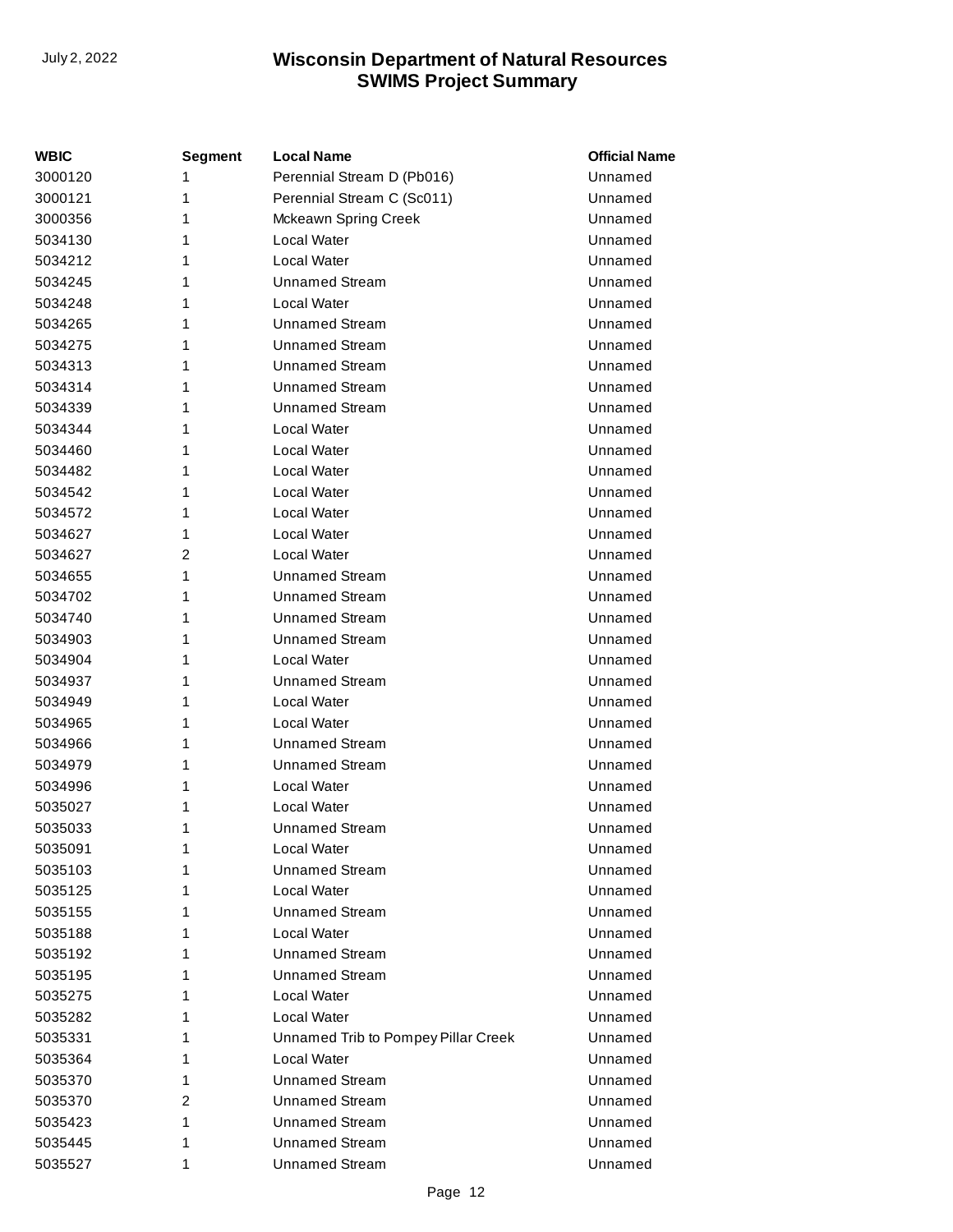| <b>WBIC</b> | Segment | <b>Local Name</b>                | <b>Official Name</b> |
|-------------|---------|----------------------------------|----------------------|
| 5035533     | 1       | Unnamed Trib to Mill Cr          | Unnamed              |
| 5035553     | 1       | <b>Unnamed Stream</b>            | Unnamed              |
| 5035596     | 1       | <b>Unnamed Stream</b>            | Unnamed              |
| 5035634     | 1       | Local Water                      | Unnamed              |
| 5035723     | 1       | Unnamed Stream                   | Unnamed              |
| 5035740     | 1       | Unnamed Stream                   | Unnamed              |
| 5035741     | 1       | Local Water                      | Unnamed              |
| 5035755     | 1       | <b>Unnamed Stream</b>            | Unnamed              |
| 5035760     | 1       | Local Water                      | Unnamed              |
| 5035792     | 1       | Nagawicka Lake Tributary         | Unnamed              |
| 5035798     | 1       | Local Water                      | Unnamed              |
| 5035803     | 1       | <b>Unnamed Stream</b>            | Unnamed              |
| 5035836     | 1       | Unnamed Stream                   | Unnamed              |
| 5035840     | 1       | Trib to Underwood Creek          | Unnamed              |
| 5035877     | 1       | Unnamed Stream                   | Unnamed              |
| 5035910     | 1       | Local Water                      | Unnamed              |
| 5035926     | 1       | Unnamed Stream                   | Unnamed              |
| 5035944     | 1       | Local Water                      | Unnamed              |
| 5035958     | 1       | <b>Unnamed Stream</b>            | Unnamed              |
| 5035960     | 1       | <b>Unnamed Stream</b>            | Unnamed              |
| 5035967     | 1       | Local Water                      | Unnamed              |
| 5036029     | 1       | Unnamed Stream                   | Unnamed              |
| 5036048     | 1       | Local Water                      | Unnamed              |
| 5036064     | 1       | Local Water                      | Unnamed              |
| 5036072     | 1       | <b>Unnamed Stream</b>            | Unnamed              |
| 5036082     | 1       | Unnamed                          | Unnamed              |
| 5036086     | 1       | Local Water                      | Unnamed              |
| 5036099     | 1       | Local Water                      | Unnamed              |
| 5036149     | 1       | Unnamed Stream                   | Unnamed              |
| 5036155     | 1       | <b>Unnamed Stream</b>            | Unnamed              |
| 5036166     | 1       | Unnamed Stream                   | Unnamed              |
| 5036167     | 1       | <b>Unnamed Stream</b>            | Unnamed              |
| 5036197     | 1       | Trib To Williams-Barneveld Creek | Unnamed              |
| 5036229     | 1       | <b>Unnamed Stream</b>            | Unnamed              |
| 5036250     | 1       | <b>Unnamed Stream</b>            | Unnamed              |
| 5036300     | 1       | <b>Unnamed Stream</b>            | Unnamed              |
| 5036339     | 2       | <b>Unnamed Stream</b>            | Unnamed              |
| 5036368     | 1       | <b>Unnamed Stream</b>            | Unnamed              |
| 5036450     | 1       | <b>Unnamed Stream</b>            | Unnamed              |
| 5036465     | 1       | <b>Unnamed Stream</b>            | Unnamed              |
| 5036469     | 1       | <b>Unnamed Stream</b>            | Unnamed              |
| 5036474     | 1       | Local Water                      | Unnamed              |
| 5036481     | 1       | <b>Unnamed Stream</b>            | Unnamed              |
| 5036485     | 1       | <b>Unnamed Stream</b>            | Unnamed              |
| 5036490     | 1       | <b>Unnamed Stream</b>            | Unnamed              |
| 5036507     | 1       | <b>Unnamed Stream</b>            | Unnamed              |
| 5036517     | 1       | <b>Unnamed Stream</b>            | Unnamed              |
| 5036532     | 1       | <b>Unnamed Stream</b>            | Unnamed              |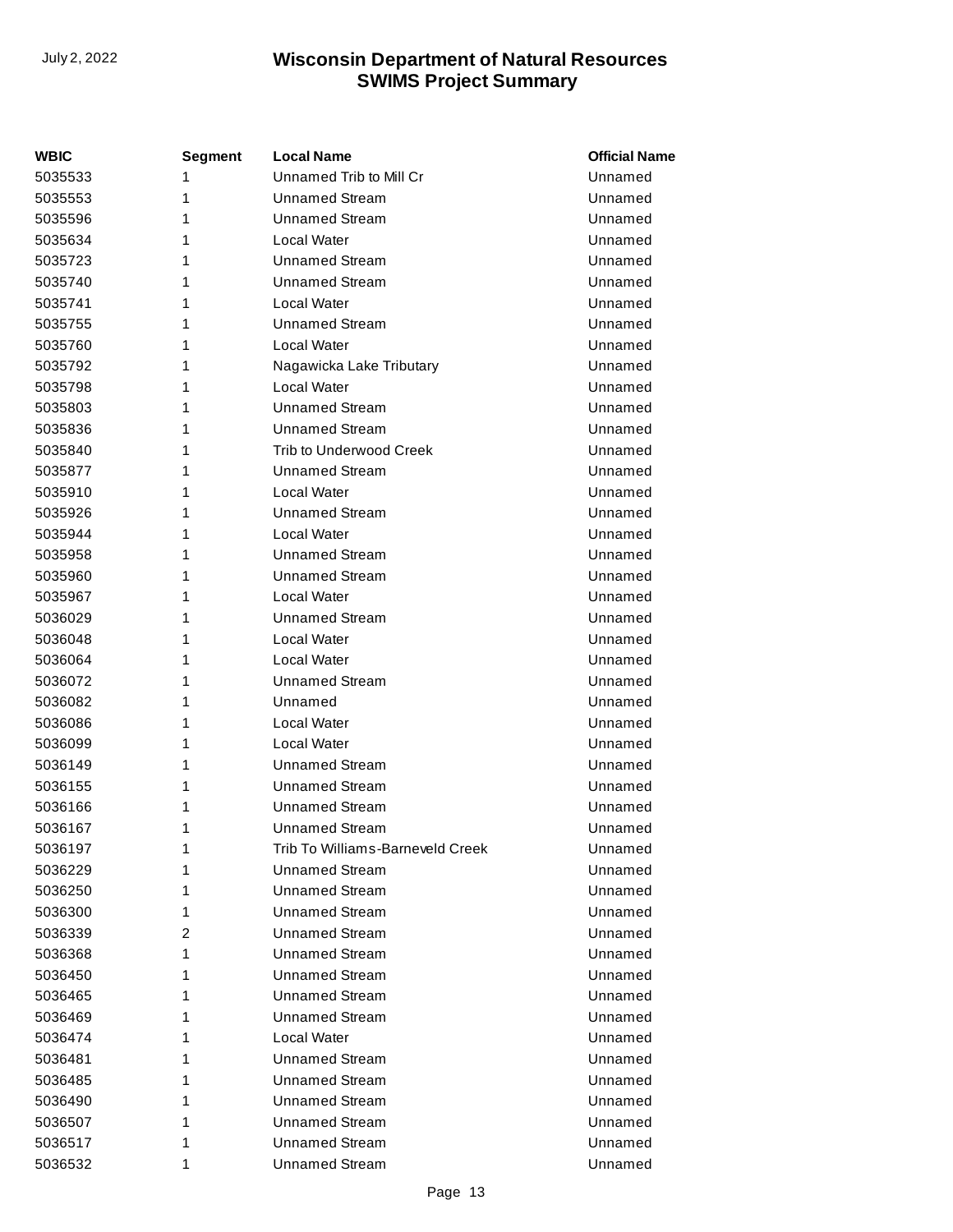| <b>WBIC</b> | Segment | <b>Local Name</b>     | <b>Official Name</b> |
|-------------|---------|-----------------------|----------------------|
| 5036565     | 1       | <b>Unnamed Stream</b> | Unnamed              |
| 5036588     | 1       | Unnamed Stream        | Unnamed              |
| 5036590     | 1       | <b>Unnamed Stream</b> | Unnamed              |
| 5036613     | 1       | <b>Unnamed Stream</b> | Unnamed              |
| 5036620     | 1       | <b>Unnamed Stream</b> | Unnamed              |
| 5036627     | 1       | <b>Unnamed Stream</b> | Unnamed              |
| 5036632     | 1       | Local Water           | Unnamed              |
| 5036634     | 1       | Local Water           | Unnamed              |
| 5036678     | 1       | <b>Unnamed Stream</b> | Unnamed              |
| 5036687     | 1       | <b>Unnamed Stream</b> | Unnamed              |
| 5036689     | 1       | <b>Unnamed Stream</b> | Unnamed              |
| 5036693     | 1       | Local Water           | Unnamed              |
| 5036696     | 1       | Local Water           | Unnamed              |
| 5036717     | 1       | <b>Unnamed Stream</b> | Unnamed              |
| 5036718     | 1       | <b>Unnamed Stream</b> | Unnamed              |
| 5036719     | 1       | Local Water           | Unnamed              |
| 5036722     | 1       | <b>Unnamed Stream</b> | Unnamed              |
| 5036737     | 1       | <b>Unnamed Stream</b> | Unnamed              |
| 5036750     | 1       | <b>Unnamed Stream</b> | Unnamed              |
| 5036753     | 1       | Local Water           | Unnamed              |
| 5036759     | 1       | <b>Unnamed Stream</b> | Unnamed              |
| 5036765     | 1       | <b>Unnamed Stream</b> | Unnamed              |
| 5036766     | 1       | <b>Unnamed Stream</b> | Unnamed              |
| 5036767     | 1       | <b>Unnamed Stream</b> | Unnamed              |
| 5036769     | 1       | <b>Unnamed Stream</b> | Unnamed              |
| 5036776     | 1       | <b>Unnamed Stream</b> | Unnamed              |
| 5036792     | 1       | <b>Unnamed Stream</b> | Unnamed              |
| 5036805     | 1       | <b>Unnamed Stream</b> | Unnamed              |
| 5036807     | 1       | <b>Unnamed Stream</b> | Unnamed              |
| 5036814     | 1       | <b>Unnamed Stream</b> | Unnamed              |
| 5036816     | 1       | <b>Unnamed Stream</b> | Unnamed              |
| 5036824     | 1       | <b>Unnamed Stream</b> | Unnamed              |
| 5036840     | 1       | <b>Unnamed Stream</b> | Unnamed              |
| 5036852     | 1       | Local Water           | Unnamed              |
| 5036872     | 1       | <b>Unnamed Stream</b> | Unnamed              |
| 5036884     | 1       | <b>Unnamed Stream</b> | Unnamed              |
| 5036900     | 1       | Local Water           | Unnamed              |
| 5036920     | 1       | Unnamed Stream        | Unnamed              |
| 5036921     | 1       | Local Water           | Unnamed              |
| 5036951     | 1       | Local Water           | Unnamed              |
| 5036976     | 1       | Local Water           | Unnamed              |
| 5036995     | 1       | Local Water           | Unnamed              |
| 5037018     | 1       | Local Water           | Unnamed              |
| 5037036     | 1       | Local Water           | Unnamed              |
| 5037052     | 1       | <b>Unnamed Stream</b> | Unnamed              |
| 5037061     | 1       | <b>Unnamed Stream</b> | Unnamed              |
| 5037066     | 1       | Local Water           | Unnamed              |
| 5037068     | 1       | <b>Unnamed Stream</b> | Unnamed              |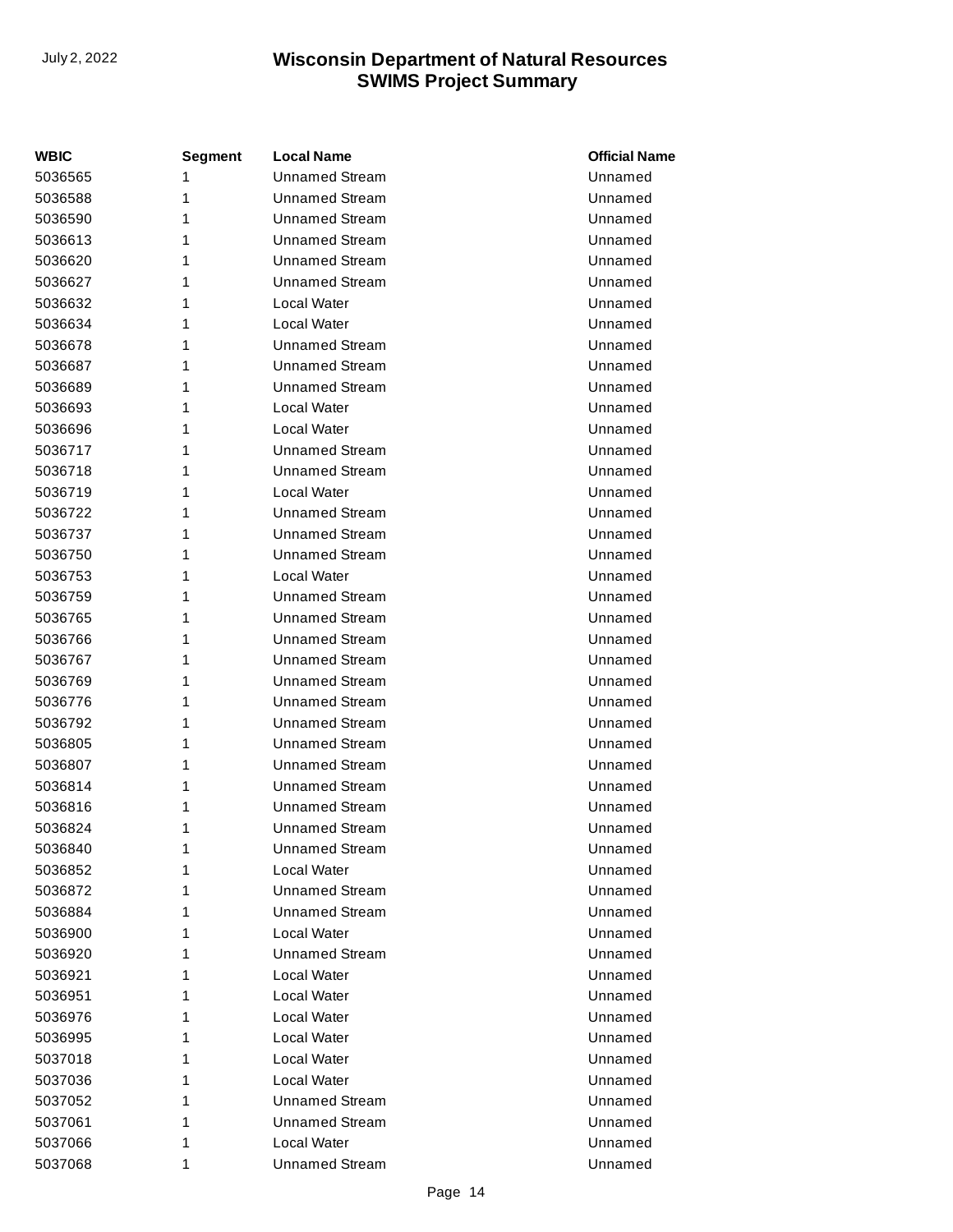| <b>WBIC</b> | <b>Segment</b> | <b>Local Name</b>              | <b>Official Name</b> |
|-------------|----------------|--------------------------------|----------------------|
| 5037113     | 1              | Local Water                    | Unnamed              |
| 5037134     | 1              | Local Water                    | Unnamed              |
| 5037171     | 1              | <b>Unnamed Stream</b>          | Unnamed              |
| 5037181     | 1              | Local Water                    | Unnamed              |
| 5037211     | 1              | <b>Unnamed Stream</b>          | Unnamed              |
| 5037309     | 1              | Local Water                    | Unnamed              |
| 5037313     | 1              | Local Water                    | Unnamed              |
| 5037317     | 1              | Local Water                    | Unnamed              |
| 5037397     | 1              | <b>Unnamed Stream</b>          | Unnamed              |
| 5037422     | 1              | Local Water                    | Unnamed              |
| 5037448     | 1              | Local Water                    | Unnamed              |
| 5037481     | 1              | Unnamed Trib to Sudan Br       | Unnamed              |
| 5037482     | 1              | Local Water                    | Unnamed              |
| 5037507     | 1              | Local Water                    | Unnamed              |
| 5037526     | 1              | Local Water                    | Unnamed              |
| 5037550     | 1              | Local Water                    | Unnamed              |
| 5037557     | 1              | Local Water                    | Unnamed              |
| 5037558     | 1              | <b>Unnamed Stream</b>          | Unnamed              |
| 5037572     | 1              | Local Water                    | Unnamed              |
| 5037573     | 1              | <b>Unnamed Stream</b>          | Unnamed              |
| 5037584     | 1              | Local Water                    | Unnamed              |
| 5037586     | 1              | Local Water                    | Unnamed              |
| 5037588     | 1              | Local Water                    | Unnamed              |
| 5037635     | 1              | Local Water                    | Unnamed              |
| 5037639     | 1              | <b>Unnamed Stream</b>          | Unnamed              |
| 5037646     | 1              | <b>Unnamed Stream</b>          | Unnamed              |
| 5037672     | 1              | Local Water                    | Unnamed              |
| 5037673     | 1              | Unnamed Trib to Artesian Brook | Unnamed              |
| 5037701     | 1              | <b>Unnamed Stream</b>          | Unnamed              |
| 5037708     | 1              | <b>Unnamed Stream</b>          | Unnamed              |
| 5037726     | 1              | Unnamed Stream                 | Unnamed              |
| 5037733     | 1              | Local Water                    | Unnamed              |
| 5037735     | 1              | <b>Unnamed Stream</b>          | Unnamed              |
| 5037761     | 1              | Local Water                    | Unnamed              |
| 5037762     | 1              | <b>Unnamed Stream</b>          | Unnamed              |
| 5037776     | 1              | <b>Unnamed Stream</b>          | Unnamed              |
| 5037777     | 1              | Local Water                    | Unnamed              |
| 5037784     | 1              | Unnamed Stream                 | Unnamed              |
| 5037793     | 1              | Local Water                    | Unnamed              |
| 5037798     | 1              | Unnamed Stream                 | Unnamed              |
| 5037805     | 1              | Local Water                    | Unnamed              |
| 5037807     | 1              | <b>Unnamed Stream</b>          | Unnamed              |
| 5037823     | 1              | <b>Unnamed Stream</b>          | Unnamed              |
| 5037843     | 1              | <b>Unnamed Stream</b>          | Unnamed              |
| 5037849     | 1              | Local Water                    | Unnamed              |
| 5037854     | 1              | Unnamed Stream                 | Unnamed              |
| 5037872     | 1              | Local Water                    | Unnamed              |
| 5037874     | 1              | Local Water                    | Unnamed              |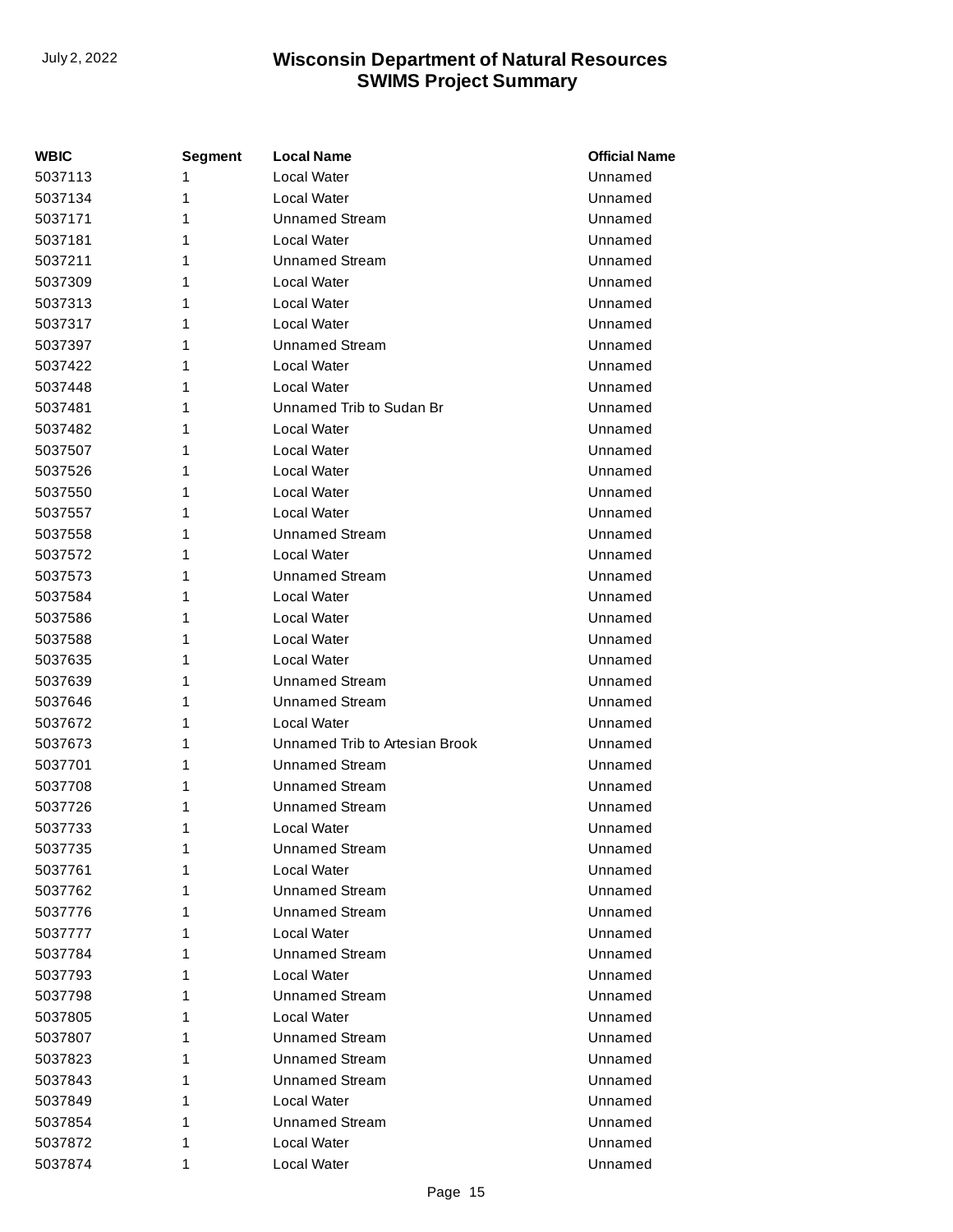| <b>WBIC</b> | <b>Segment</b> | <b>Local Name</b>     | <b>Official Name</b> |
|-------------|----------------|-----------------------|----------------------|
| 5037879     | 1              | <b>Unnamed Stream</b> | Unnamed              |
| 5037890     | 1              | <b>Unnamed Stream</b> | Unnamed              |
| 5037895     | 1              | Local Water           | Unnamed              |
| 5037897     | 1              | Local Water           | Unnamed              |
| 5037904     | 1              | <b>Unnamed Stream</b> | Unnamed              |
| 5037905     | 1              | Local Water           | Unnamed              |
| 5037908     | 1              | Local Water           | Unnamed              |
| 5037941     | 1              | <b>Unnamed Stream</b> | Unnamed              |
| 5037942     | 1              | <b>Unnamed Stream</b> | Unnamed              |
| 5037951     | 1              | Local Water           | Unnamed              |
| 5037957     | 1              | Unnamed Stream        | Unnamed              |
| 5037961     | 1              | Local Water           | Unnamed              |
| 5037986     | 1              | Local Water           | Unnamed              |
| 5037990     | 1              | <b>Unnamed Stream</b> | Unnamed              |
| 5038006     | 1              | <b>Unnamed Stream</b> | Unnamed              |
| 5038015     | 1              | Local Water           | Unnamed              |
| 5038021     | 1              | Local Water           | Unnamed              |
| 5038027     | 1              | Local Water           | Unnamed              |
| 5038035     | 1              | Local Water           | Unnamed              |
| 5038038     | 1              | Local Water           | Unnamed              |
| 5038067     | 1              | <b>Unnamed Stream</b> | Unnamed              |
| 5038073     | 1              | <b>Unnamed Stream</b> | Unnamed              |
| 5038078     | 1              | Local Water           | Unnamed              |
| 5038088     | 1              | Local Water           | Unnamed              |
| 5038128     | 1              | Local Water           | Unnamed              |
| 5038131     | 1              | Local Water           | Unnamed              |
| 5038135     | 1              | Local Water           | Unnamed              |
| 5038144     | 1              | Local Water           | Unnamed              |
| 5038148     | 1              | <b>Unnamed Stream</b> | Unnamed              |
| 5038180     | 1              | <b>Unnamed Stream</b> | Unnamed              |
| 5038183     | 1              | <b>Unnamed Stream</b> | Unnamed              |
| 5038186     | 1              | Local Water           | Unnamed              |
| 5038190     | 1              | <b>Unnamed Stream</b> | Unnamed              |
| 5038213     | 1              | Local Water           | Unnamed              |
| 5038215     | 1              | Unnamed Stream        | Unnamed              |
| 5038234     | 1              | Local Water           | Unnamed              |
| 5038238     | 1              | Local Water           | Unnamed              |
| 5038241     | 1              | Local Water           | Unnamed              |
| 5038268     | 1              | Local Water           | Unnamed              |
| 5038269     | 1              | <b>Unnamed Stream</b> | Unnamed              |
| 5038271     | 1              | Local Water           | Unnamed              |
| 5038273     | 1              | Local Water           | Unnamed              |
| 5038291     | 1              | Local Water           | Unnamed              |
| 5038326     | 1              | Local Water           | Unnamed              |
| 5038327     | 1              | Local Water           | Unnamed              |
| 5038330     | 1              | <b>Unnamed Stream</b> | Unnamed              |
| 5038345     | 1              | Local Water           | Unnamed              |
| 5038349     | 1              | Local Water           | Unnamed              |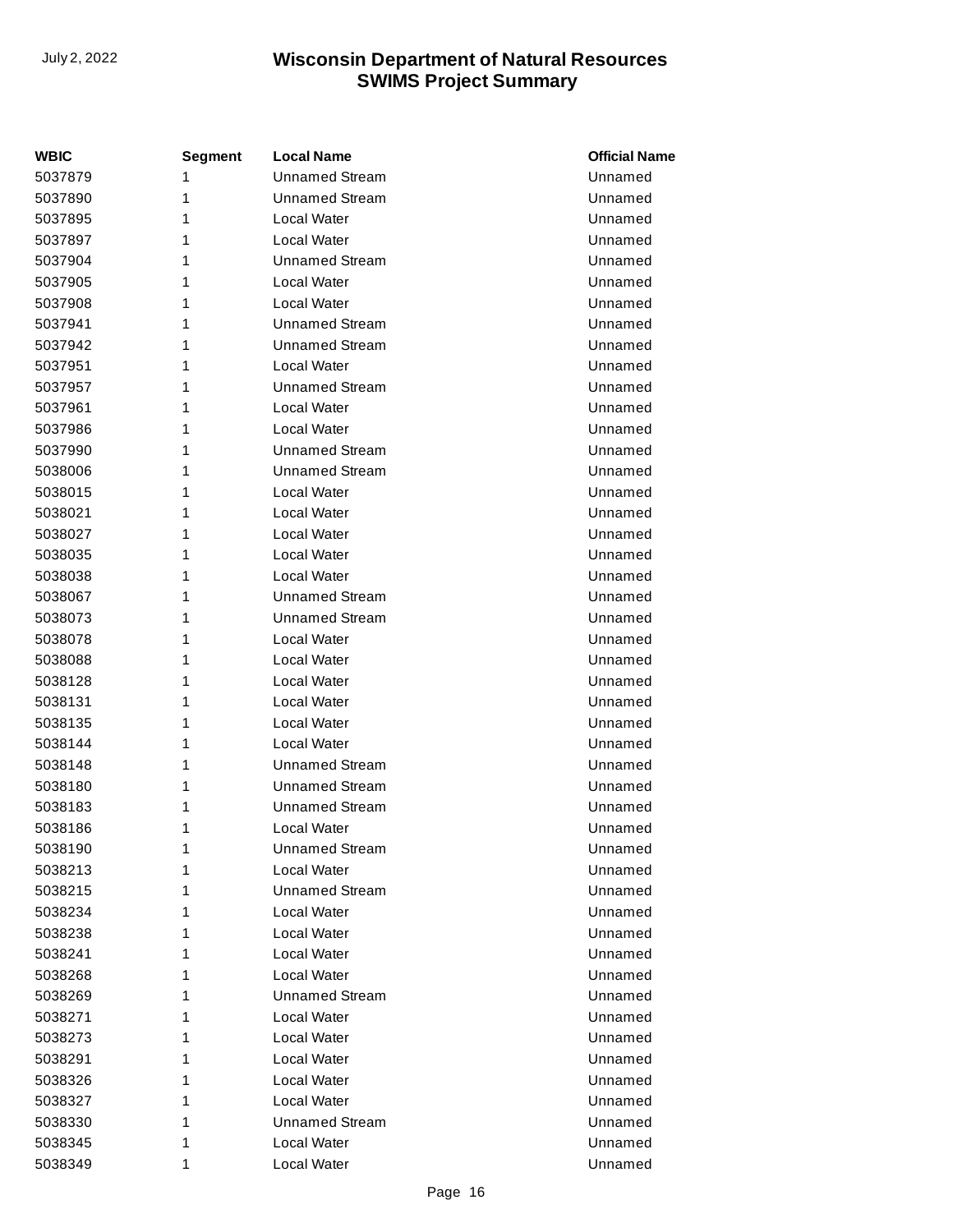| WBIC    | <b>Segment</b> | <b>Local Name</b>     | <b>Official Name</b> |
|---------|----------------|-----------------------|----------------------|
| 5038352 | 1              | Local Water           | Unnamed              |
| 5038359 | 1              | Local Water           | Unnamed              |
| 5038367 | 1              | Local Water           | Unnamed              |
| 5038406 | 1              | Local Water           | Unnamed              |
| 5038428 | 1              | Local Water           | Unnamed              |
| 5038434 | 1              | Local Water           | Unnamed              |
| 5038436 | 1              | Local Water           | Unnamed              |
| 5038438 | 1              | <b>Brewery Creek</b>  | Unnamed              |
| 5038455 | 1              | Local Water           | Unnamed              |
| 5038471 | 1              | <b>Unnamed Stream</b> | Unnamed              |
| 5038485 | 1              | Local Water           | Unnamed              |
| 5038527 | 1              | Local Water           | Unnamed              |
| 5038538 | 1              | <b>Unnamed Stream</b> | Unnamed              |
| 5038539 | 1              | Local Water           | Unnamed              |
| 5038550 | 1              | Local Water           | Unnamed              |
| 5038571 | 1              | Local Water           | Unnamed              |
| 5038591 | 1              | Local Water           | Unnamed              |
| 5038623 | 1              | Local Water           | Unnamed              |
| 5038723 | 1              | <b>Unnamed Stream</b> | Unnamed              |
| 5038836 | 1              | <b>Unnamed Stream</b> | Unnamed              |
| 5038860 | 1              | <b>Unnamed Stream</b> | Unnamed              |
| 5573375 | 1              | Local Water           | Unnamed              |
| 5573378 | 1              | Local Water           | Unnamed              |
| 5573428 | 1              | Local Water           | Unnamed              |
| 5573432 | 1              | Local Water           | Unnamed              |
| 5573458 | 1              | Local Water           | Unnamed              |
| 5573462 | 1              | Local Water           | Unnamed              |
| 5573463 | 1              | Local Water           | Unnamed              |
| 5573485 | 1              | Local Water           | Unnamed              |
| 5573556 | 1              | Local Water           | Unnamed              |
| 5573600 | 1              | Local Water           | Unnamed              |
| 5573707 | 1              | Local Water           | Unnamed              |
| 5573732 | 1              | Local Water           | Unnamed              |
| 5573739 | 1              | Local Water           | Unnamed              |
| 5573765 | 1              | Local Water           | Unnamed              |
| 5573775 | 1              | Local Water           | Unnamed              |
| 5573812 | 1              | Local Water           | Unnamed              |
| 5573841 | 1              | Local Water           | Unnamed              |
| 5573885 | 1              | Local Water           | Unnamed              |
| 5573923 | 1              | Local Water           | Unnamed              |
| 5573945 | 1              | Local Water           | Unnamed              |
| 5573987 | 1              | Local Water           | Unnamed              |
| 5574047 | 1              | Local Water           | Unnamed              |
| 5574124 | 1              | Local Water           | Unnamed              |
| 5574162 | 1              | Local Water           | Unnamed              |
| 5574220 | 1              | Local Water           | Unnamed              |
| 5574248 | 1              | Local Water           | Unnamed              |
| 5574267 | 1              | Local Water           | Unnamed              |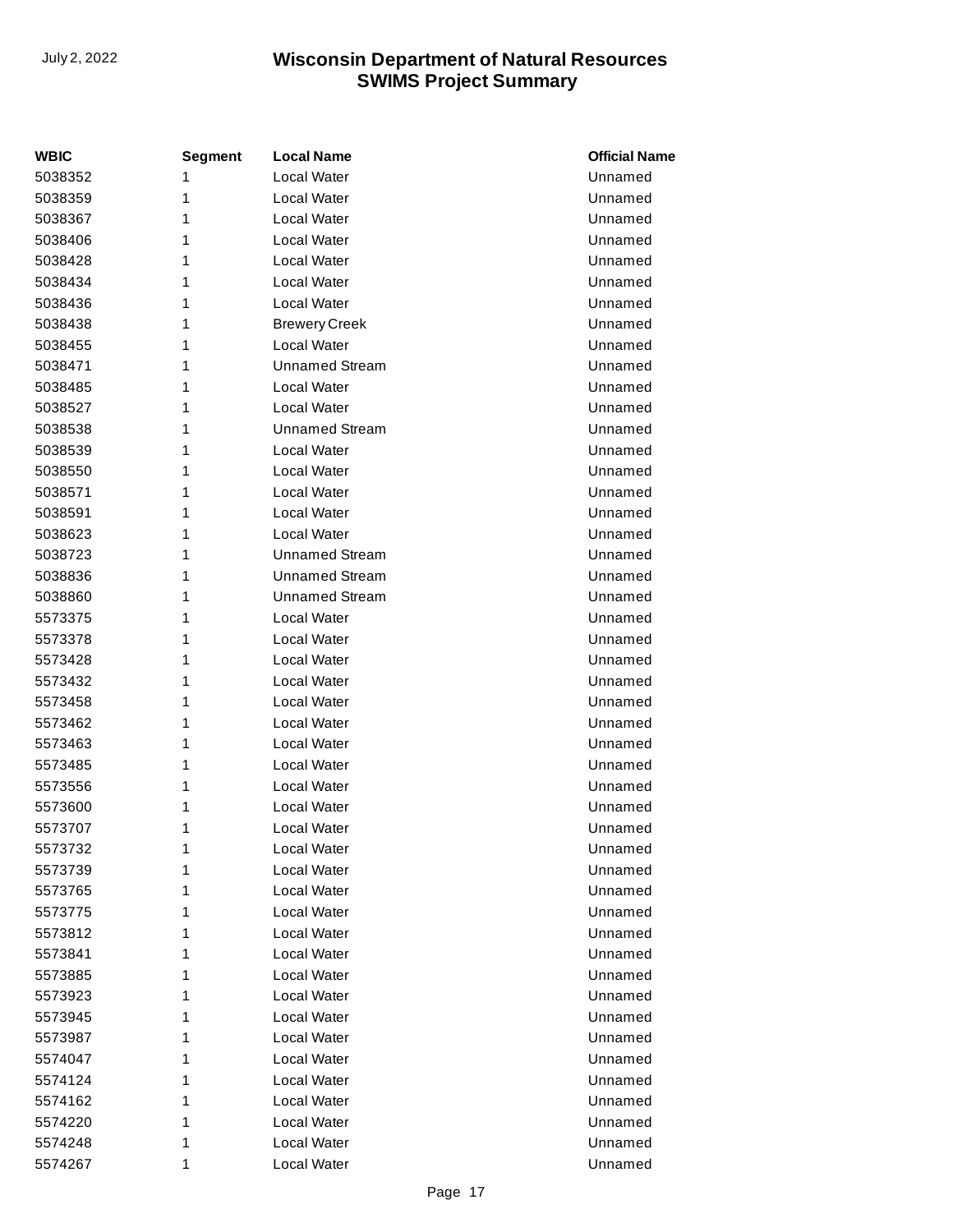| <b>WBIC</b> | <b>Segment</b> | <b>Local Name</b>   | <b>Official Name</b> |
|-------------|----------------|---------------------|----------------------|
| 5574283     | 1              | <b>Local Water</b>  | Unnamed              |
| 5574301     | 1              | Local Water         | Unnamed              |
| 5574337     | 1              | Local Water         | Unnamed              |
| 5574338     | 1              | Local Water         | Unnamed              |
| 5574387     | 1              | Local Water         | Unnamed              |
| 5574397     | 1              | <b>Local Water</b>  | Unnamed              |
| 5574402     | 1              | Local Water         | Unnamed              |
| 5574409     | 1              | Local Water         | Unnamed              |
| 5574417     | 1              | Local Water         | Unnamed              |
| 5574433     | 1              | Local Water         | Unnamed              |
| 5574439     | 1              | Local Water         | Unnamed              |
| 5574470     | 1              | Local Water         | Unnamed              |
| 5574522     | 1              | Local Water         | Unnamed              |
| 5574523     | 1              | <b>Local Water</b>  | Unnamed              |
| 5574576     | 1              | Local Water         | Unnamed              |
| 5574617     | 1              | Local Water         | Unnamed              |
| 5574656     | 1              | Local Water         | Unnamed              |
| 5574676     | 1              | Local Water         | Unnamed              |
| 5574724     | 1              | Local Water         | Unnamed              |
| 5574735     | 1              | Local Water         | Unnamed              |
| 5574742     | 1              | Local Water         | Unnamed              |
| 5574744     | 1              | <b>Local Water</b>  | Unnamed              |
| 5574763     | 1              | Local Water         | Unnamed              |
| 5574798     | 1              | Local Water         | Unnamed              |
| 5574800     | 1              | Local Water         | Unnamed              |
| 5574853     | 1              | Local Water         | Unnamed              |
| 5575037     | 1              | Local Water         | Unnamed              |
| 5575090     | 1              | Local Water         | Unnamed              |
| 5575094     | 1              | Local Water         | Unnamed              |
| 5575133     | 1              | Local Water         | Unnamed              |
| 5575144     | 1              | Local Water         | Unnamed              |
| 5575148     | 1              | Local Water         | Unnamed              |
| 5575168     | 1              | Local Water         | Unnamed              |
| 5575171     | 1              | <b>Local Water</b>  | Unnamed              |
| 5575184     | 1              | Local Water         | Unnamed              |
| 5575233     | 1              | Local Water         | Unnamed              |
| 5575260     | 1              | Local Water         | Unnamed              |
| 5575274     | 1              | Local Water         | Unnamed              |
| 5575283     | 1              | Local Water         | Unnamed              |
| 5575293     | 1              | Local Water         | Unnamed              |
| 5575449     | 1              | Local Water         | Unnamed              |
| 5575528     | 1              | Local Water         | Unnamed              |
| 5575539     | 1              | Local Water         | Unnamed              |
| 5575558     | 1              | Local Water         | Unnamed              |
| 5575632     | 1              | Local Water         | Unnamed              |
| 5575697     | 1              | <b>Unnamed Lake</b> | Unnamed              |
| 5575698     | 1              | Local Water         | Unnamed              |
| 5575719     | 1              | Local Water         | Unnamed              |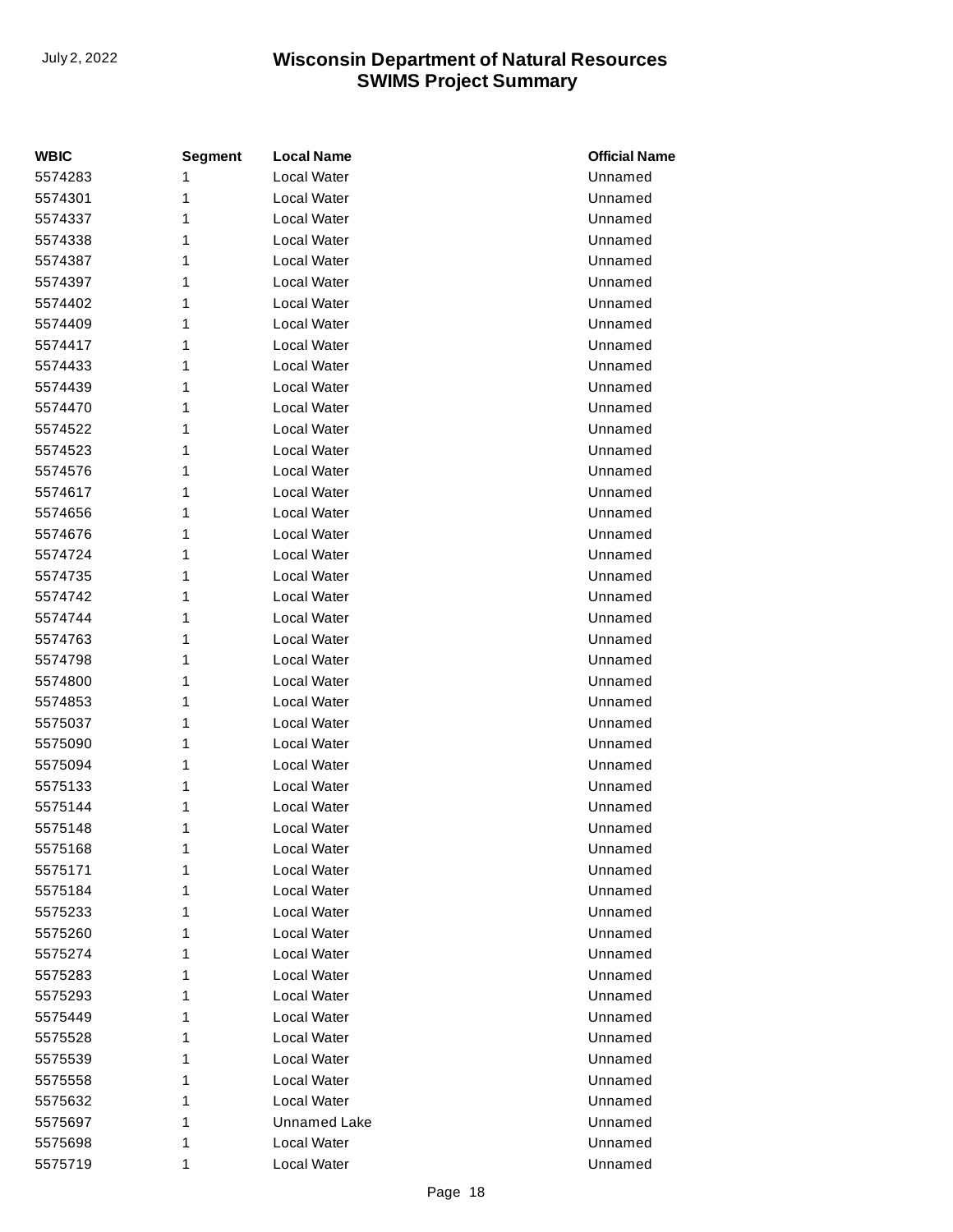| WBIC    | <b>Segment</b> | <b>Local Name</b>   | <b>Official Name</b> |
|---------|----------------|---------------------|----------------------|
| 5575731 | 1              | Local Water         | Unnamed              |
| 5575771 | 1              | Unnamed             | Unnamed              |
| 5575809 | 1              | Local Water         | Unnamed              |
| 5575836 | 1              | Local Water         | Unnamed              |
| 5575837 | 1              | Local Water         | Unnamed              |
| 5575882 | 1              | Local Water         | Unnamed              |
| 5575901 | 1              | Local Water         | Unnamed              |
| 5575967 | 1              | Local Water         | Unnamed              |
| 5576022 | 1              | Local Water         | Unnamed              |
| 5576066 | 1              | Local Water         | Unnamed              |
| 5576073 | 1              | Local Water         | Unnamed              |
| 5576154 | 1              | Local Water         | Unnamed              |
| 5576249 | 1              | Local Water         | Unnamed              |
| 5576338 | 1              | Local Water         | Unnamed              |
| 5576351 | 1              | Local Water         | Unnamed              |
| 5576352 | 1              | Local Water         | Unnamed              |
| 5576364 | 1              | Local Water         | Unnamed              |
| 5576368 | 1              | Local Water         | Unnamed              |
| 5576373 | 1              | Local Water         | Unnamed              |
| 5576387 | 1              | Local Water         | Unnamed              |
| 5576472 | 1              | Local Water         | Unnamed              |
| 5576490 | 1              | Local Water         | Unnamed              |
| 5576492 | 1              | Local Water         | Unnamed              |
| 5576494 | 1              | Local Water         | Unnamed              |
| 5576500 | 1              | Local Water         | Unnamed              |
| 5576505 | 1              | Local Water         | Unnamed              |
| 5576582 | 1              | Local Water         | Unnamed              |
| 5576619 | 1              | Local Water         | Unnamed              |
| 5576624 | 1              | Local Water         | Unnamed              |
| 5576628 | 1              | Local Water         | Unnamed              |
| 5576641 | 1              | Local Water         | Unnamed              |
| 5576650 | 1              | Local Water         | Unnamed              |
| 5576657 | 1              | Local Water         | Unnamed              |
| 5576682 | 1              | Unnamed             | Unnamed              |
| 5576685 | 1              | Local Water         | Unnamed              |
| 5576690 | 1              | Lake Brittany       | Lake Brittany        |
| 5576700 | 1              | Local Water         | Unnamed              |
| 5576715 | 1              | Local Water         | Unnamed              |
| 5576730 | 1              | Local Water         | Unnamed              |
| 5576798 | 1              | Local Water         | Unnamed              |
| 5576816 | 1              | Unnamed             | Unnamed              |
| 5576836 | 1              | Local Water         | Unnamed              |
| 5576853 | 1              | <b>Unnamed Lake</b> | Unnamed              |
| 5576909 | 1              | Local Water         | Unnamed              |
| 5576910 | 1              | Local Water         | Unnamed              |
| 5576918 | 1              | Local Water         | Unnamed              |
| 5576932 | 1              | Local Water         | Unnamed              |
| 5576963 | 1              | Local Water         | Unnamed              |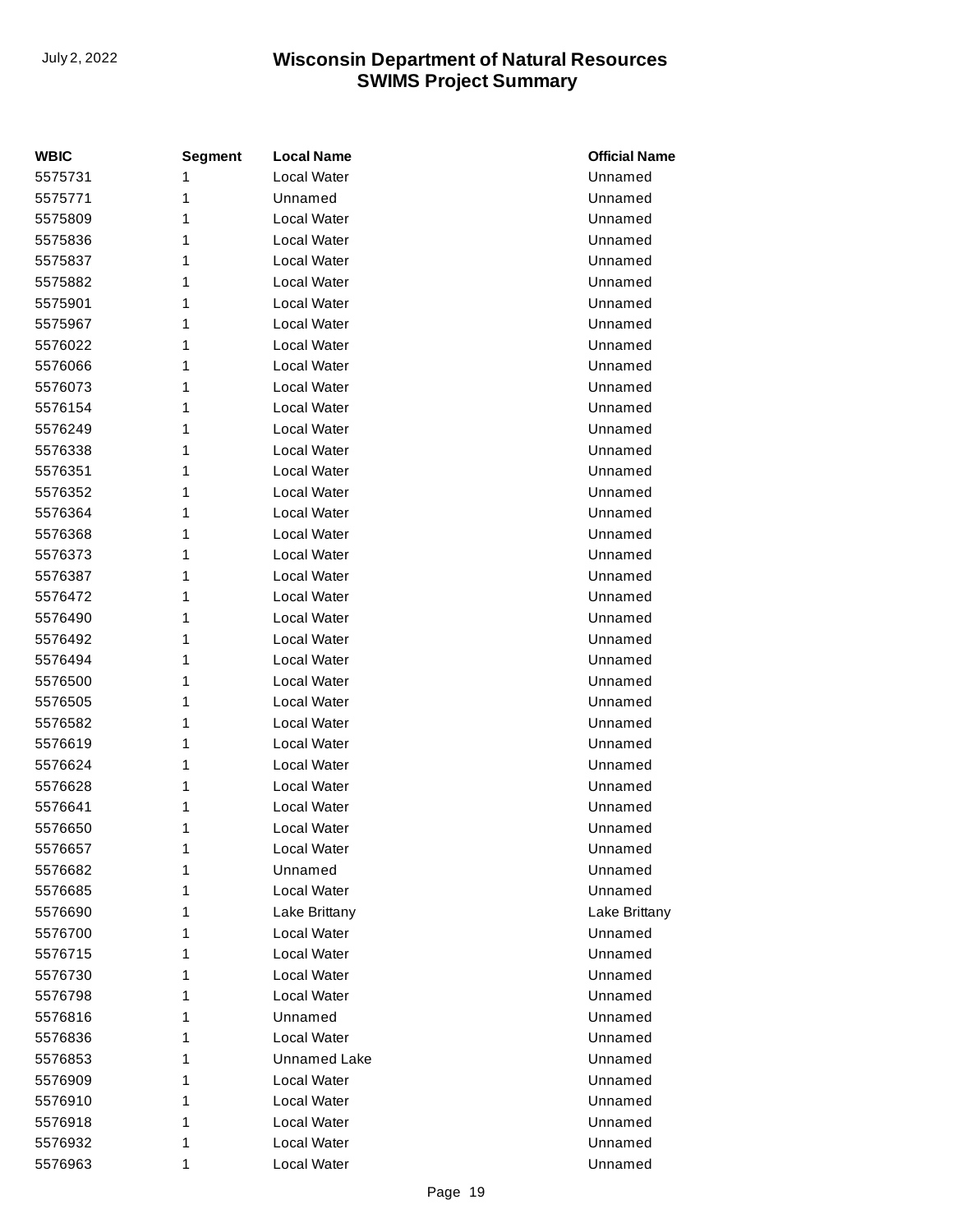| <b>WBIC</b> | <b>Segment</b> | <b>Local Name</b>   | <b>Official Name</b> |
|-------------|----------------|---------------------|----------------------|
| 5576976     | 1              | Local Water         | Unnamed              |
| 5576992     | 1              | <b>Unnamed Lake</b> | Unnamed              |
| 5577015     | 1              | Local Water         | Unnamed              |
| 5577028     | 1              | Local Water         | Unnamed              |
| 5577042     | 1              | Local Water         | Unnamed              |
| 5577044     | 1              | Local Water         | Unnamed              |
| 5577063     | 1              | Local Water         | Unnamed              |
| 5577067     | 1              | Local Water         | Unnamed              |
| 5577085     | 1              | Local Water         | Unnamed              |
| 5577173     | 1              | Local Water         | Unnamed              |
| 5577183     | 1              | Local Water         | Unnamed              |
| 5577203     | 1              | Local Water         | Unnamed              |
| 5577207     | 1              | Local Water         | Unnamed              |
| 5577213     | 1              | Local Water         | Unnamed              |
| 5577237     | 1              | Local Water         | Unnamed              |
| 5577250     | 1              | Local Water         | Unnamed              |
| 5577267     | 1              | Local Water         | Unnamed              |
| 5577272     | 1              | Local Water         | Unnamed              |
| 5577281     | 1              | Local Water         | Unnamed              |
| 5577287     | 1              | Local Water         | Unnamed              |
| 5577289     | 1              | Local Water         | Unnamed              |
| 5577297     | 1              | Local Water         | Unnamed              |
| 5577303     | 1              | Local Water         | Unnamed              |
| 5577310     | 1              | Local Water         | Unnamed              |
| 5577311     | 1              | Local Water         | Unnamed              |
| 5577313     | 1              | Local Water         | Unnamed              |
| 5577315     | 1              | Local Water         | Unnamed              |
| 5577323     | 1              | Local Water         | Unnamed              |
| 5577325     | 1              | Local Water         | Unnamed              |
| 5577326     | 1              | Local Water         | Unnamed              |
| 5577328     | 1              | Local Water         | Unnamed              |
| 5577341     | 1              | Local Water         | Unnamed              |
| 5577348     | 1              | Local Water         | Unnamed              |
| 5577353     | 1              | Local Water         | Unnamed              |
| 5577354     | 1              | Local Water         | Unnamed              |
| 5577356     | 1              | Local Water         | Unnamed              |
| 5577357     | 1              | Local Water         | Unnamed              |
| 5577367     | 1              | Local Water         | Unnamed              |
| 5577370     | 1              | Local Water         | Unnamed              |
| 5577380     | 1              | Local Water         | Unnamed              |
| 5577384     | 1              | Local Water         | Unnamed              |
| 5577387     | 1              | Local Water         | Unnamed              |
| 5577388     | 1              | Local Water         | Unnamed              |
| 5577389     | 1              | Local Water         | Unnamed              |
| 5577391     | 1              | Local Water         | Unnamed              |
| 5577403     | 1              | Local Water         | Unnamed              |
| 5577415     | 1              | Local Water         | Unnamed              |
| 5577417     | 1              | Local Water         | Unnamed              |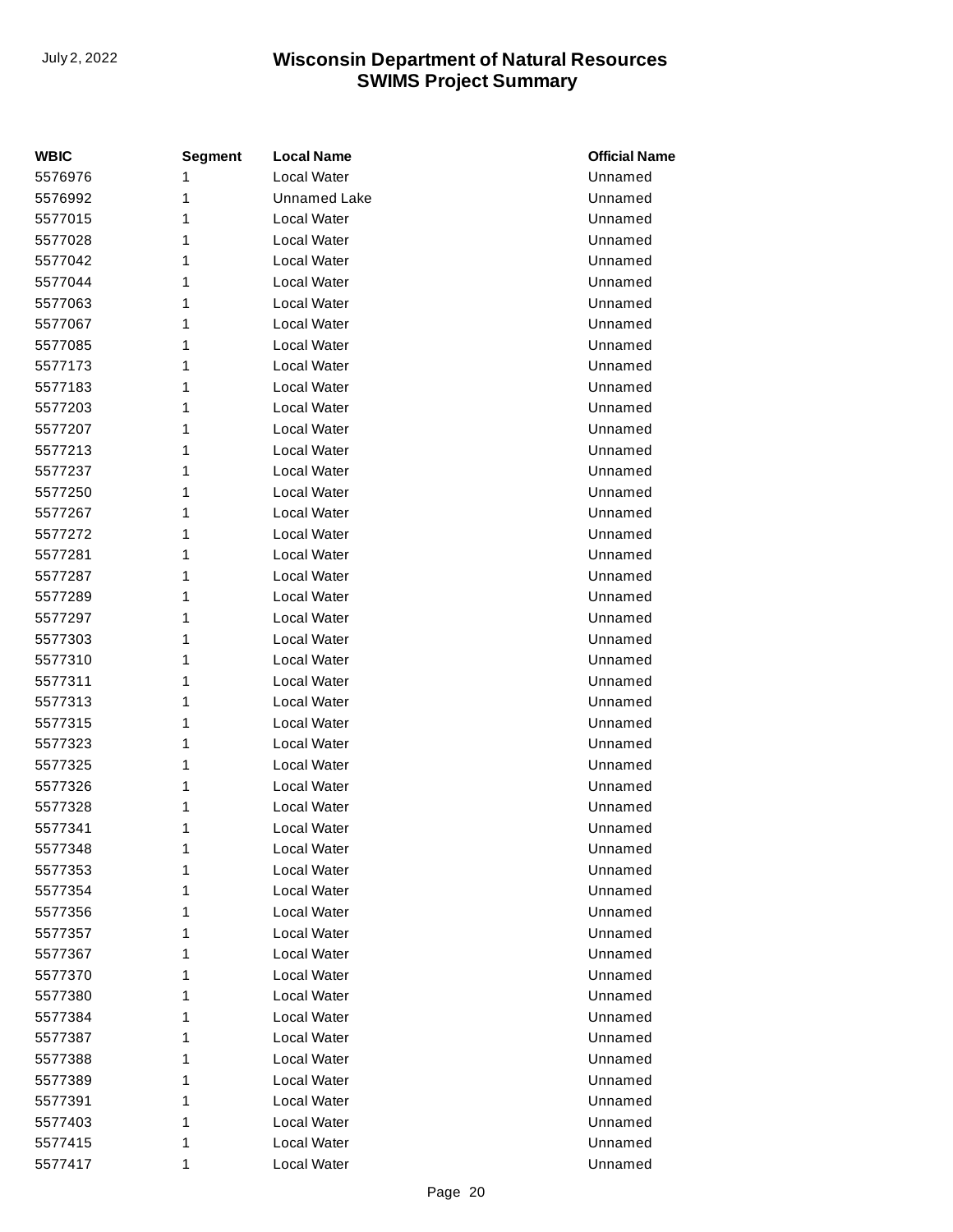| <b>WBIC</b>              | <b>Segment</b>     | <b>Local Name</b> | <b>Official Name</b> |                 |
|--------------------------|--------------------|-------------------|----------------------|-----------------|
| 5577419                  |                    | Local Water       | Unnamed              |                 |
| 5577420                  |                    | Local Water       | Unnamed              |                 |
| 5577426                  |                    | Local Water       | Unnamed              |                 |
| 5577430                  |                    | Local Water       | Unnamed              |                 |
| 5577437                  |                    | Local Water       | Unnamed              |                 |
| 5577438                  |                    | Local Water       | Unnamed              |                 |
| 5577444                  |                    | Local Water       | Unnamed              |                 |
| 5577450                  |                    | Local Water       | Unnamed              |                 |
| 5577457                  |                    | Local Water       | Unnamed              |                 |
| 5577458                  |                    | Local Water       | Unnamed              |                 |
| 5577463                  |                    | Local Water       | Unnamed              |                 |
| 5577465                  |                    | Local Water       | Unnamed              |                 |
| 5577469                  |                    | Local Water       | Unnamed              |                 |
| 5577472                  |                    | Local Water       | Unnamed              |                 |
| 5577473                  |                    | Local Water       | Unnamed              |                 |
| 5577476                  |                    | Local Water       | Unnamed              |                 |
| 5577478                  |                    | Local Water       | Unnamed              |                 |
| 5577482                  |                    | Local Water       | Unnamed              |                 |
| 5577483                  |                    | Local Water       | Unnamed              |                 |
| 5577484                  |                    | Local Water       | Unnamed              |                 |
| 5577486                  |                    | Local Water       | Unnamed              |                 |
| 5577498                  |                    | Local Water       | Unnamed              |                 |
| 5577501                  |                    | Local Water       | Unnamed              |                 |
| 5577502                  |                    | Local Water       | Unnamed              |                 |
| 5577503                  |                    | Local Water       | Unnamed              |                 |
| 5577516                  |                    | Local Water       | Unnamed              |                 |
| 5577521                  |                    | Local Water       | Unnamed              |                 |
| 5577524                  |                    | Local Water       | Unnamed              |                 |
| 5577527                  |                    | Local Water       | Unnamed              |                 |
| 5577542                  |                    | Local Water       | Unnamed              |                 |
| 5577543                  |                    | Local Water       | Unnamed              |                 |
| 5577547                  | 1                  | Local Water       | Unnamed              |                 |
| 5577727                  | 1                  | Local Water       | Unnamed              |                 |
| 5577959                  |                    | Local Water       | Unnamed              |                 |
| 5588704                  |                    | Local Water       | Unnamed              |                 |
| 5588707                  |                    | Local Water       | Unnamed              |                 |
| 5588712                  |                    | Local Water       | Unnamed              |                 |
| 5589731                  |                    | Local Water       | Unnamed              |                 |
| 5589736                  | 1                  | Local Water       | Unnamed              |                 |
| 5591343                  | 1                  | Local Water       | Unnamed              |                 |
| 7215141                  | 1                  | Crystal Lake      | Crystal Lake         |                 |
| <b>Lab Account Codes</b> |                    |                   |                      |                 |
| <b>Account Code</b>      | <b>Description</b> |                   | <b>Start Date</b>    | <b>End Date</b> |
| <b>Forms</b>             |                    |                   |                      |                 |
| <b>Form Code</b>         | <b>Form Name</b>   |                   |                      |                 |